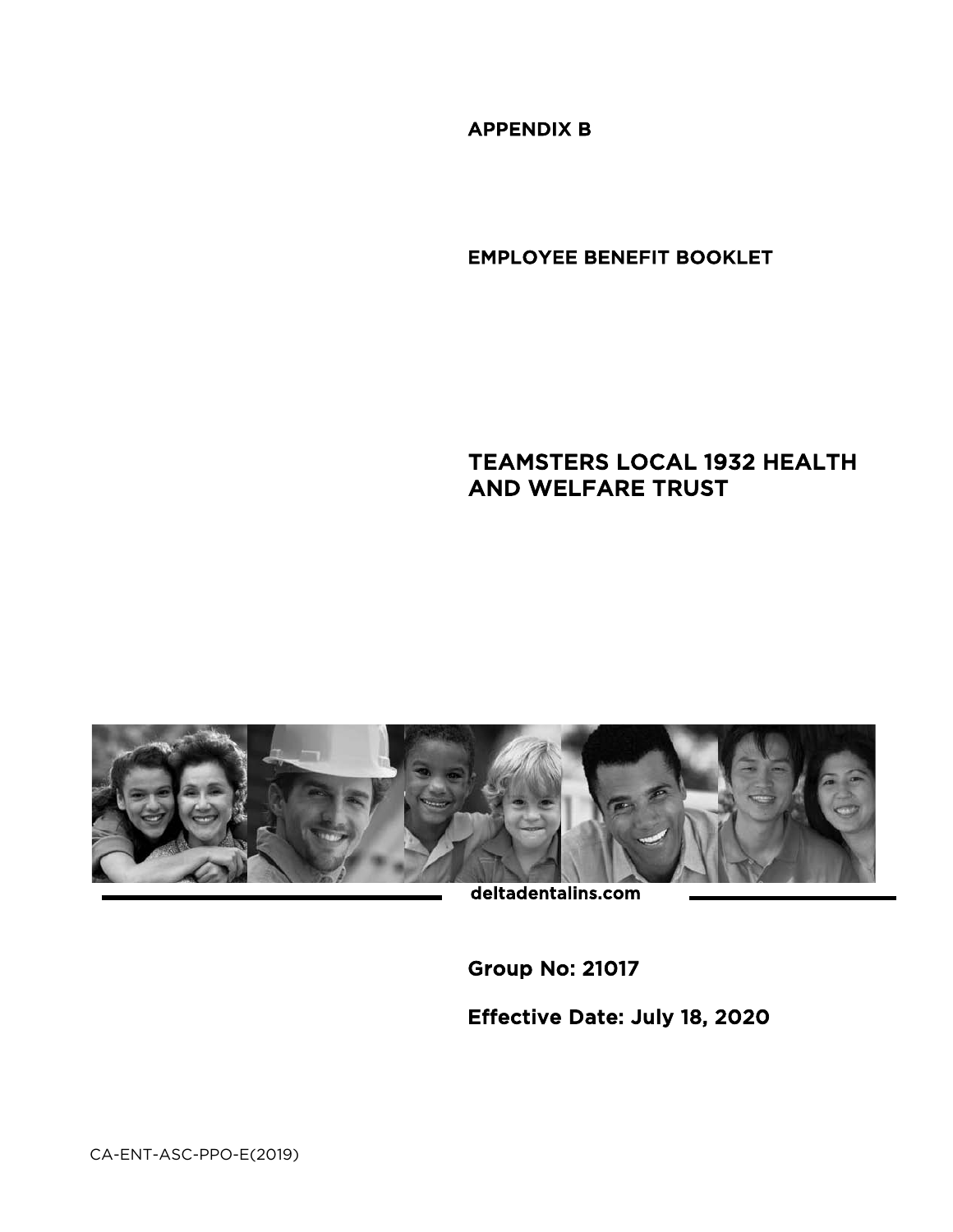# **Table of Contents**

# **Attachments**

ATTACHMENT A: DEDUCTIBLES, MAXIMUMS AND CONTRACT BENEFIT LEVELS ATTACHMENT B: SERVICES, LIMITATIONS AND EXCLUSIONS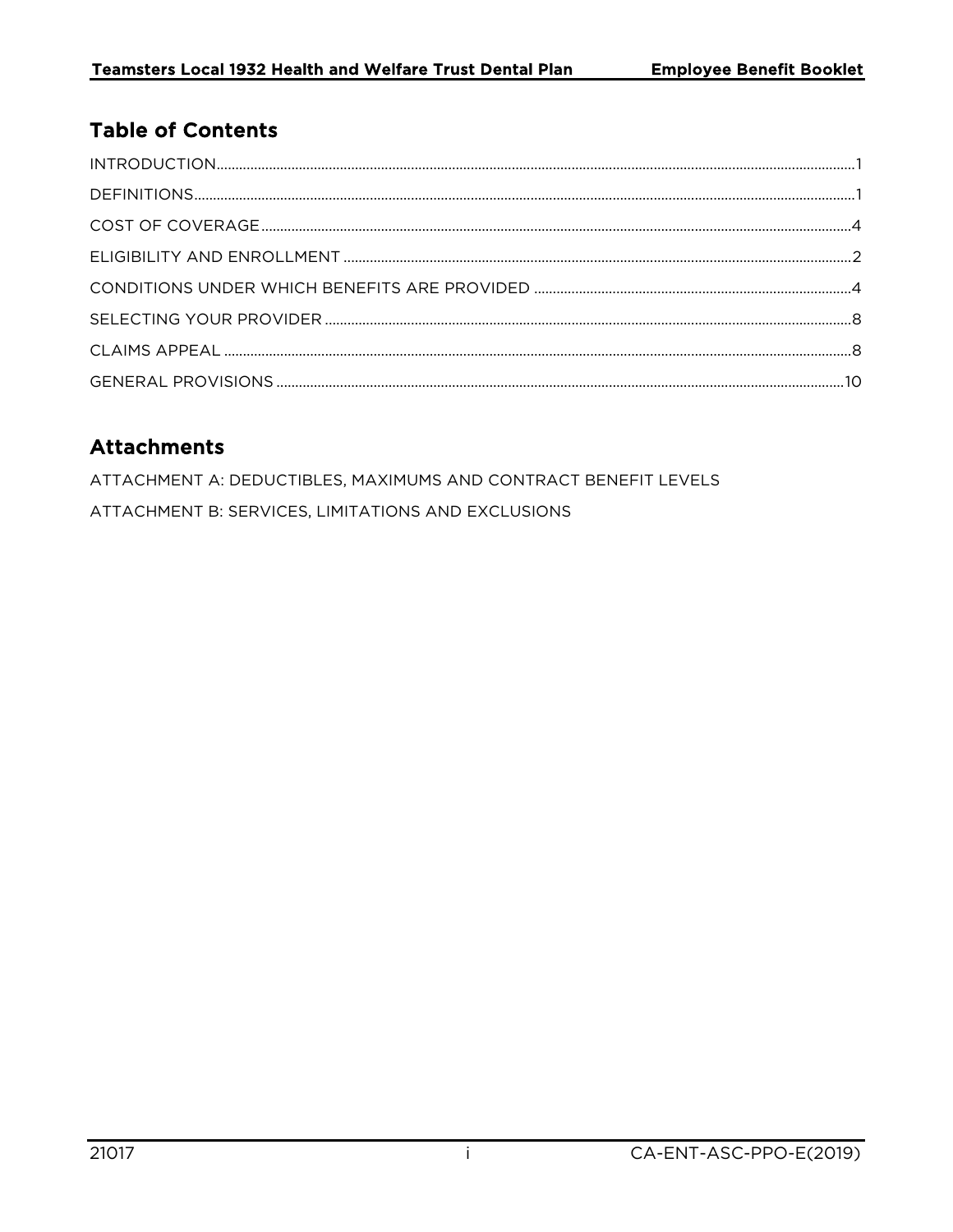# <span id="page-2-0"></span>INTRODUCTION

We are pleased to welcome you to the group dental plan for Teamsters Local 1932 Health and Welfare Trust. Your plan is self-funded by your employer and your claims are administered by Delta Dental. Our goal is to provide you with the highest quality dental care and to help you maintain good dental health. We encourage you not to wait until you have a problem to see the Provider, but to see him/her on a regular basis.

This Employee Benefit Booklet is a summary of your group dental program. Please read it carefully. It only summarizes the detailed provisions of the group dental contract issued by Delta Dental of California ("Delta Dental") and cannot modify the Contract in any way.

# Using This Employee Benefit Booklet

This Employee Benefit Booklet, which includes Attachment A, Deductibles, Maximums and Contract Benefit Levels (Attachment A) and Attachment B, Services, Limitations and Exclusions (Attachment B), discloses the terms and conditions of your coverage and is designed to help you make the most of your dental plan. It will help you understand how the plan works and how to obtain dental care. Please read this booklet completely and carefully. Keep in mind that "you" and "your" mean the individuals who are covered. "We," "us" and "our" always refer to Delta Dental. In addition, please read the Definitions section, which will explain any words that have special or technical meanings under the Contract.

The benefit explanations contained in this booklet are subject to all provisions of the Contract on file with your employer, trust fund, or other entity ("Contractholder") and do not modify the terms and conditions of the Contract in any way, nor shall you accrue any rights because of any statement in or omission from this booklet. This booklet is *not* a Summary Plan Description to meet the requirements of ERISA.

Notice: *This booklet is a summary of your group dental plan and must be in effect at the time covered dental services are provided. This information is not a guarantee of covered benefits, services or payments.*

# Contact Us

For more information please visit our website at deltadentalins.com or call our Customer Service Center. A Customer Service Representative can answer questions you may have about obtaining dental care, help you locate a Delta Dental Provider, explain benefits, check the status of a claim, and assist you in filing a claim.

You can access our automated information line at 888-335-8227 during regular business hours to obtain information about Enrollee eligibility and benefits, group benefits, or claim status, or to speak to a Customer Service Representative for assistance. If you prefer to write us with your question(s), please mail your inquiry to the following address:

> <span id="page-2-1"></span>*DELTA DENTAL OF CALIFORNIA 560 Mission Street Suite 1300 San Francisco, CA 94105*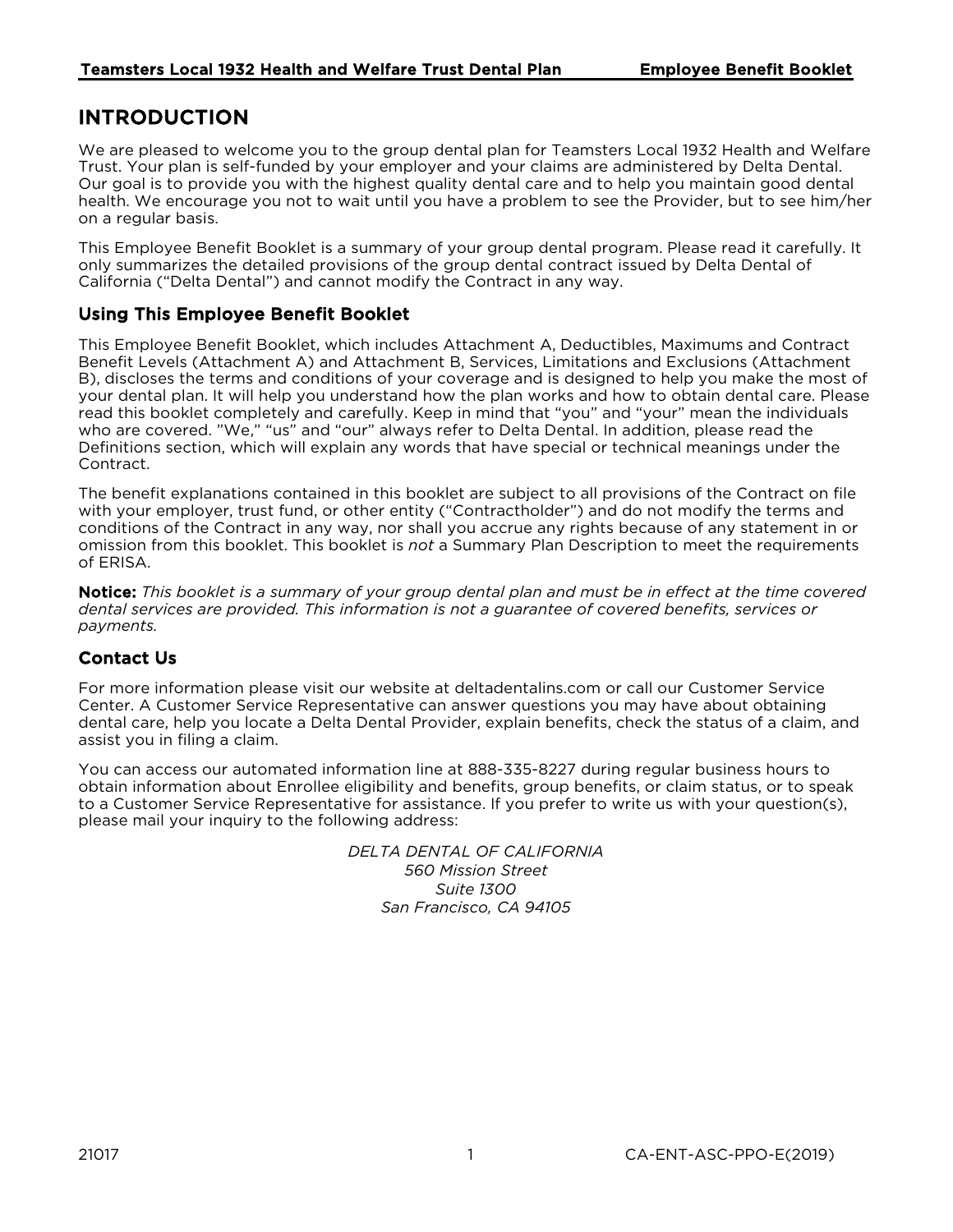# <span id="page-3-0"></span>DEFINITIONS

Terms when capitalized in your Employee Benefit Booklet have defined meanings, given in the section below or throughout the booklet sections.

Accepted Fee: the amount the attending Provider agrees to accept as payment in full for services rendered.

**Benefits:** covered dental services provided under the terms of the Contract.

**Calendar Year:** the 12 months of the year from January 1 through December 31.

**Claim Form:** the standard form used to file a claim or request Pre-Treatment Estimate.

Contract: the agreement between Delta Dental and the Contractholder, including any attachments.

Contract Benefit Level: the percentage of the Maximum Contract Allowance that Delta Dental will pay after the Deductible has been satisfied as shown in Attachment A.

**Contractholder:** the employer, union or other organization or group as named herein contracting to obtain Benefits.

**Contract Year:** the 12 months starting on the Effective Date and each subsequent 12-month period thereafter.

Deductible: a dollar amount that an Enrollee and/or the Enrollee's family (for family coverage) must pay for certain covered services before Delta Dental begins paying Benefits.

Delta Dental Premier<sup>\*</sup> Provider (Premier Provider): a Provider who contracts with Delta Dental or any other member company of the Delta Dental Plans Association and agrees to accept the Delta Dental Premier Contracted Fee as payment in full for covered services provided under a plan. A Premier Provider also agrees to comply with Delta Dental's administrative guidelines.

Delta Dental Premier Contracted Fee: the fee for a Single Procedure covered under the Contract that a Premier Provider has contractually agreed to accept as payment in full for covered services.

Delta Dental PPO<sup>SM</sup> Provider (PPO Provider): a Provider who contracts with Delta Dental or any other member company of the Delta Dental Plans Association and agrees to accept the Delta Dental PPO Contracted Fee contracted fees as payment in full for covered services provided under a PPO dental plan. A PPO Provider also agrees to comply with Delta Dental's administrative guidelines.

**Delta Dental PPO Contracted Fee:** the fee for a Single Procedure covered under the contract that a PPO Provider has contractually agreed to accept as payment in full for covered services.

**Dental Emergency:** Dental screening, examination, and evaluation by a Provider, or, to the extent permitted by applicable law, by other appropriate licensed persons under the supervision of a Provider, to determine if an emergency dental condition exists and, if it does, the care, treatment, and surgery, if within the scope of that person's license, necessary to relieve or eliminate the emergency dental condition, within the capability of the facility.

**Dental Emergency Condition:** a dental condition manifesting itself by acute symptoms of sufficient severity (including severe pain) such that the absence of immediate dental attention could reasonably be expected to result in: 1) placing the Enrollee's health in serious jeopardy; 2) causing other serious dental or health consequences, and/or 3) causing serious impairment of dental functionality.

**Dependent Enrollee:** an Eligible Dependent enrolled to receive Benefits.

**Effective Date:** the original date the Contract starts. This date is given on this booklet's cover and Attachment A.

**Eligible Dependent:** a dependent of an Eligible Employee eligible for Benefits.

**Eligible Employee:** any employee as eligible for Benefits.

**Enrollee:** an Eligible Employee ("Primary Enrollee") or an Eligible Dependent ("Dependent Enrollee") enrolled to receive Benefits.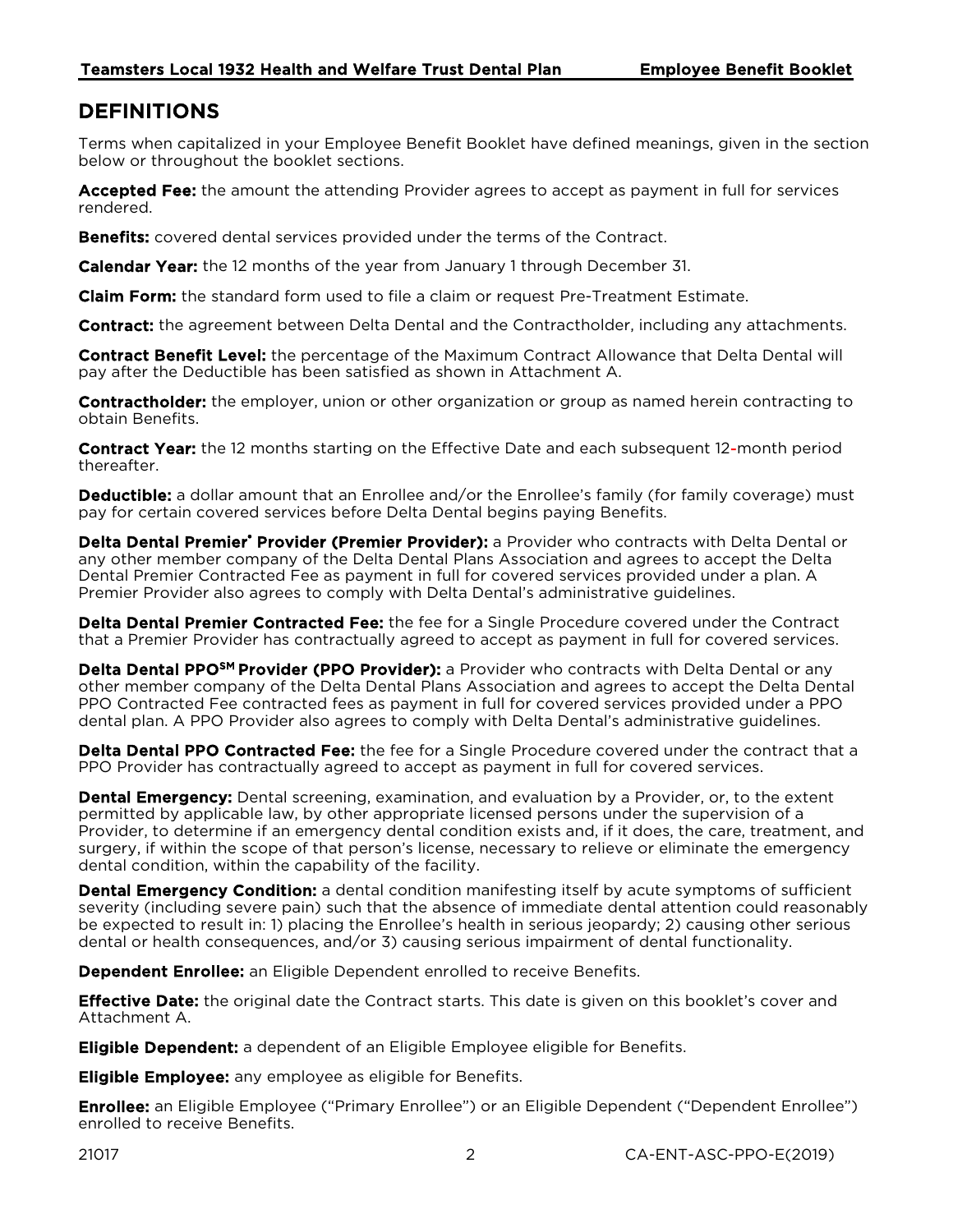**Enrollee Pays:** Enrollee's financial obligation for services calculated as the difference between the amount shown as the Accepted Fee and the portion shown as "Delta Dental Pays" on the claims statement when a claim is processed.

Enrollee's Effective Date of Coverage: the date the Contractholder reports coverage will begin for each Primary Enrollee and each Dependent Enrollee.

**Maximum:** is the maximum dollar amount ("Maximum Amount" or "Maximum") Delta Dental will pay toward the cost of dental care. Enrollees must satisfy costs above this amount. Delta Dental will pay the Maximum Amount(s), if applicable, shown in Attachment A for Benefits under the Contract.

Maximum Contract Allowance: the reimbursement under the Enrollee's benefit plan against which Delta Dental calculates its payment and the Enrollee's financial obligation. Subject to adjustment for extreme difficulty or unusual circumstances, the Maximum Contract Allowance for services provided:

- by a PPO Provider is the lesser of the Provider's Submitted Fee or the Delta Dental PPO Contracted Fee.
- by a Premier Provider is the lesser of the Provider's Submitted Fee or the Delta Dental Premier Contracted Fee.
- by a Non-Delta Dental Provider is the lesser of the Provider's Submitted Fee or the Program Allowance.

Non-Delta Dental Provider: a Provider who is not a PPO Provider or a Premier Provider and is not contractually bound to abide by Delta Dental's administrative guidelines.

**Open Enrollment Period:** the month of the year during which employees may change coverage for the next Contract Year.

**Pre-Treatment Estimate:** an estimation of the allowable Benefits under the Contract for the services proposed, assuming the person is an eligible Enrollee.

**Primary Enrollee:** an Eligible Employee enrolled in the plan to receive Benefits; may also be referred to as "Enrollee".

**Procedure Code:** the Current Dental Terminology<sup>©</sup> (CDT) number assigned to a Single Procedure by the American Dental Association.

Program Allowance: the maximum amount Delta Dental will reimburse for a covered procedure. Delta Dental sets the Program Allowance for each procedure through a review of proprietary data by geographic area. The Program Allowance may vary by the contracting status of the Provider and/or the Program Allowance selected by the Contractholder.

**Provider:** a person licensed to practice dentistry when and where services are performed. A Provider shall also include a dental partnership, dental professional corporation or dental clinic.

#### Qualifying Status Change: a change in:

- marital status (marriage, divorce, legal separation, annulment or death);
- number of dependents (a child's birth, adoption of a child, placement of child for adoption, addition of a step or foster child or death of a child);
- employment status (change in employment status of Enrollee or Eligible Dependent);
- dependent child ceases to satisfy eligibility requirements;
- residence (Enrollee, dependent Spouse or child moves);
- a court order requiring dependent coverage; or
- any other current or future election changes permitted by Internal Revenue Code Section 125.

**Single Procedure:** a dental procedure that is assigned a separate Procedure Code.

**Spouse:** a person related to or a partner of the Primary Enrollee:

• as defined and as may be required to be treated as a Spouse by the laws of the state where the Contract is issued and delivered;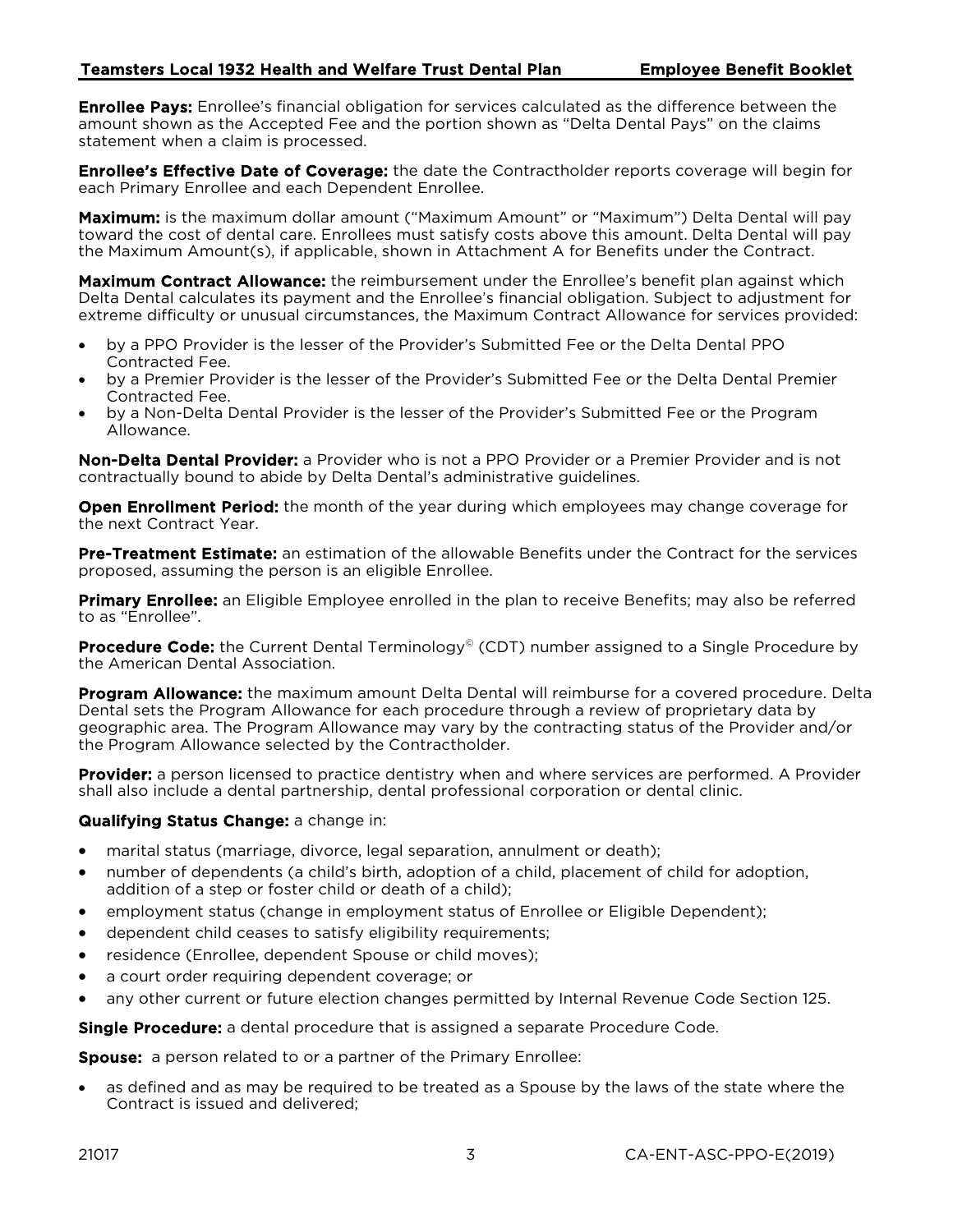- as defined and as may be required to be treated as a Spouse by the laws of the state where the Primary Enrollee resides; and
- as may be recognized by the Contractholder.

Submitted Fee: the amount that the Provider bills and enters on a claim for a specific procedure.

# <span id="page-5-0"></span>COST OF COVERAGE

You are not required to contribute towards the cost of your coverage.

You are not required to contribute towards the cost of your Dependent Enrollee's coverage.

We may cancel the Contract 30 days after written notice to the Contractholder if the cost of coverage is not paid when due.

# ELIGIBILITY AND ENROLLMENT

## <span id="page-5-1"></span>**ELIGIBILITY**

The benefit must be offered to you through a MOU, Exempt Compensation Plan, Contract or Salary Ordinance.

### Employee Eligibility

To be eligible for the benefits you must be:

- An employee in a regular position scheduled to work a minimum of 40 hours per pay period and have received pay for at least one half plus one hour of your scheduled hours (or be on an approved leave pursuant to applicable law).
- Your coverage begins on the first day of the pay period following the pay period in which premiums are first collected.
- Safety employees must be scheduled and paid for a minimum of 41 hours a pay period.

#### Dependent Eligibility

If an Eligible Employee participates in The Contractholder dental plans, the employee's eligible spouse, domestic partner or dependents may also participate if they meet one of the following criteria:

- Legal spouse or state-registered domestic partner
- Qualifying children which include children up to age 26 that are born to the employee, stepchildren, children legally adopted by the employee (including children legally placed in the employee's home while finalization of adoption is pending), children for whom the employee is the permanent legal guardian, children of a domestic partner and children the employee supports as a result of a valid court order.
- Qualifying children over the age of 26 incapable of self-sustaining employment by reason of total and permanent mental or physical disability as defined by the Contractholder's Section 125 Premium Conversion Plan document are also eligible for coverage.
- Parents, grandparents, grandchildren, common-law spouses, divorced spouses, roommates, and relatives other than those listed above are not eligible for the Contractholder-sponsored dental plans.

## ENROLLMENT

• Eligible Employees must complete the enrollment process during the Open Enrollment Period in order to receive Benefits and for their Eligible Dependents to receive Benefits. Persons not originally eligible during the Open Enrollment Period may be enrolled mid-year as requested by the Contractholder.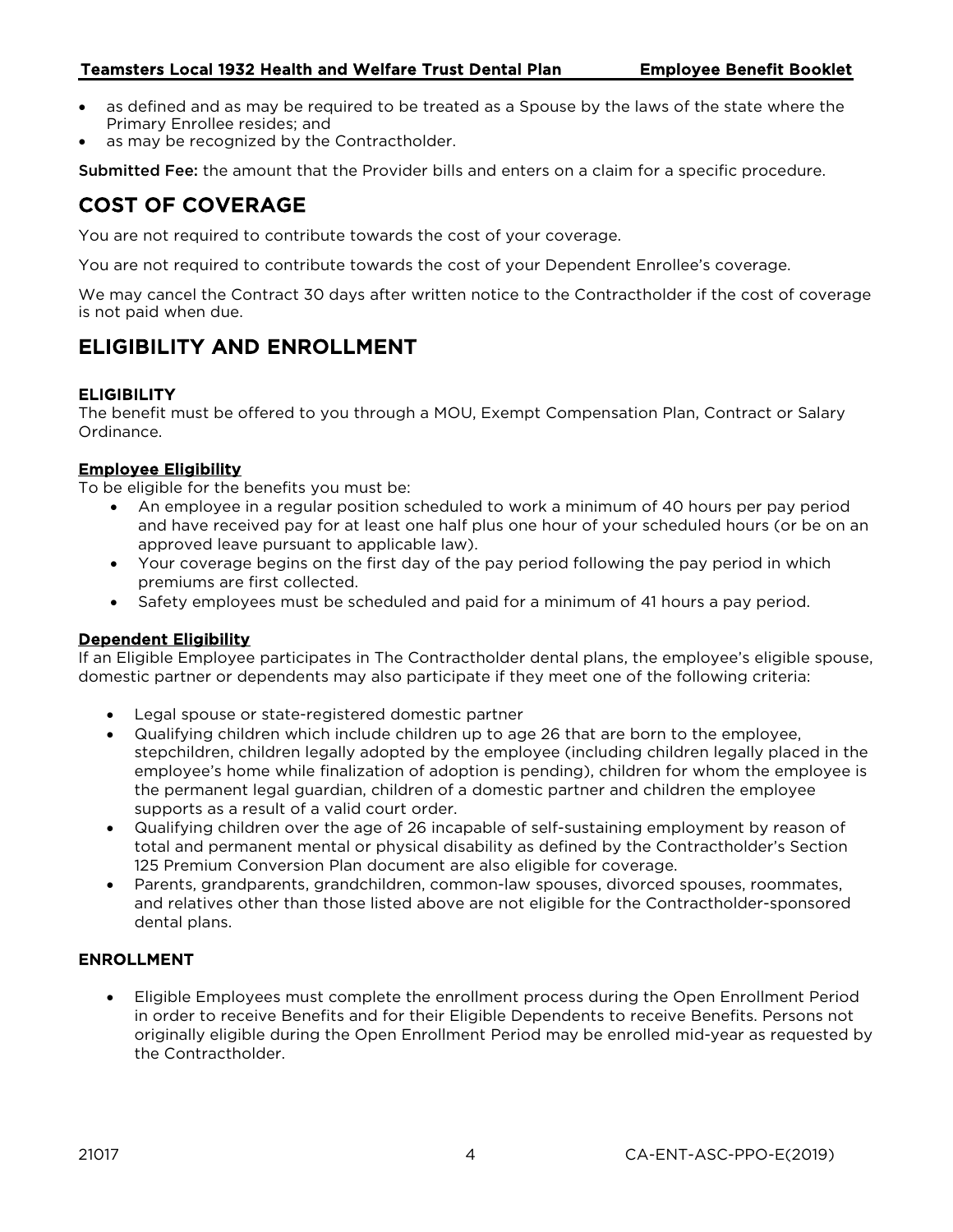# Termination of Coverage

## Employees

Your coverage will cease on the earliest date below:

- The last day of the Pay Period in which you have less than 41 hours of paid time.
- The last day for which you have made any required contribution for the insurance.
- The date the policy is canceled.

## Dependents

Your coverage for all of your Dependents will cease on the earliest date below:

- The date your insurance ceases.
- The date you cease to be eligible for Dependent Insurance.
- The last day for which you have made any required contribution for the insurance.
- The date Dependent Insurance is canceled.

Your Dependents' coverage ends when yours does, or the pay period in which they are no longer eligible Dependents.

## Continuation of Benefits

We will not pay for any services/treatment received after your coverage ends. However, we will pay for covered services incurred while you were eligible if the procedures were completed within 31 days of the date your coverage ended.

A dental service is incurred:

- for an appliance (or change to an appliance), at the time the impression is made;
- for a crown, bridge or cast restoration, at the time the tooth or teeth are prepared;
- for root canal therapy, at the time the pulp chamber is opened; and
- for all other dental services, at the time the service is performed or the supply furnished.

## Leave of Absence

Eligibility will be determined by the Coontractholder in accordance with the Contractholder's Section 125 Premium Conversion Plan.

## Continued Coverage under USERRA

Eligibility will be determined by the Contractholder in accordance with the Contractholder's Section 125 Premium Conversion Plan.

## Continuation of Coverage Under COBRA

COBRA (the Consolidated Omnibus Budget Reconciliation Act of 1985) provides a way for you and your Dependent Enrollees who lose employer-sponsored group health plan coverage to continue coverage for a period of time. COBRA does not apply to all companies, only those that meet certain size guidelines. See your Human Resources Department for complete information.

We do not assume any of the obligations required by COBRA of the Contractholder or any employer (including the obligation to notify potential beneficiaries of their rights or options under COBRA).

# CONDITIONS UNDER WHICH BENEFITS ARE PROVIDED

We will pay Benefits for the dental services described in Attachment B. We will pay Benefits only for covered services. The Contract covers several categories of dental services when a Provider provides them and when they are necessary and within the standards of generally accepted dental practice standards. Claims will be processed in accordance with our standard processing policies. The processing policies may be revised at the beginning of a Calendar Year to comply with annual CDT changes made by the American Dental Association and to reflect changes in generally accepted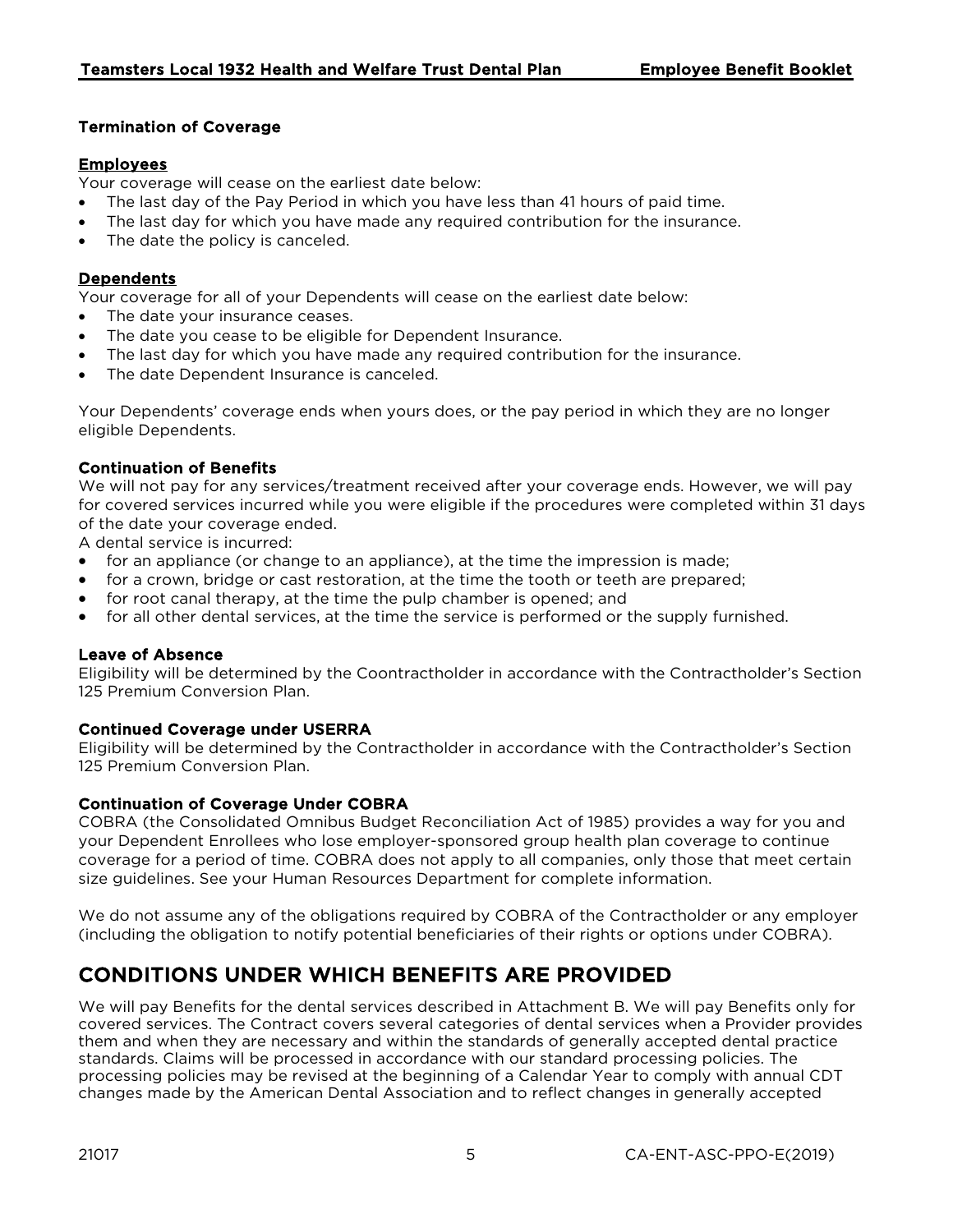dental practice standards. Delta Dental will provide advance notice of such changes to the Contractholder who will then distribute to Primary Enrollees.

We will use the processing policies that are in effect at the time the claim is processed. We may use dentists (dental consultants) to review treatment plans, diagnostic materials and/or prescribed treatments to determine generally accepted dental practices and to determine if treatment has a favorable prognosis. Limitations and Exclusions will be applied for the period the person is an Enrollee under any Delta Dental program or prior dental care program provided by the Contractholder subject to receipt of such information from the Contractholder or at the time a claim is submitted. Additional eligibility periods, if any, are listed in Attachment A. If you receive dental services from a Provider outside the state of California, the Provider will be paid according to Delta Dental's network payment provisions for said state according to the terms of the Contract.

If a primary dental procedure includes component procedures that are performed at the same time as the primary procedure, the component procedures are considered to be part of the primary procedure for purposes of determining the Benefit payable under the Contract. Even if the Provider bills separately for the primary procedure and each of its component parts, the total Benefit payable for all related charges will be limited to the maximum Benefit payable for the primary procedure.

## Enrollee Coinsurance

We will pay a percentage of the Maximum Contract Allowance for covered services, as shown in Attachment A and you are responsible for paying the balance. What you pay is called the enrollee coinsurance ("Enrollee Coinsurance") and is part of your out-of-pocket cost. You pay this even after a Deductible has been met.

The amount of your Enrollee Coinsurance will depend on the type of service and the Provider providing the service (see section titled "Selecting Your Provider"). Providers are required to collect Enrollee Coinsurance for covered services. Your group has chosen to require Enrollee Coinsurances under this program as a method of sharing the costs of providing dental Benefits between the Contractholder and Enrollees. If the Provider discounts, waives or rebates any portion of the Enrollee Coinsurance to you, we will be obligated to provide as Benefits only the applicable percentages of the Provider's fees or allowances reduced by the amount of the fees or allowances that are discounted, waived or rebated.

It is to your advantage to select PPO Providers because they have agreed to accept the Maximum Contract Allowance as payment in full for covered services, which typically results in lower out-ofpocket costs for you. Please refer to the section titled "Selecting Your Provider" for more information.

# Deductible

Your dental plan features a Deductible. This is an amount you must pay out-of-pocket before Benefits are paid. The Deductible amounts are listed in Attachment A. Deductibles apply to all benefits unless otherwise noted. Only the Provider's fees you pay for covered Benefits will count toward the Deductible.

## Maximum Amount

Most dental plans have a Maximum Amount. A Maximum Amount is the maximum dollar amount we will pay toward the cost of dental care. You are responsible for paying costs above this amount. The Maximum Amount payable is shown in Attachment A. Maximums may apply on a yearly basis, a per services basis, or a lifetime basis.

# Pre-Treatment Estimate

Pre-Treatment Estimate requests are not required; however, your Provider may file a Claim Form before beginning treatment, showing the services to be provided to you. We will estimate the amount of Benefits payable under the Contract for the listed services. By asking your Provider for a Pre-Treatment Estimate from us before you agree to receive any prescribed treatment, you will have an estimate up front of what we will pay and the difference you will need to pay. The Benefits will be processed according to the terms of the Contract when the treatment is actually performed. Pre-Treatment Estimates are valid for 365 days unless other services are received after the date of the Pre-Treatment Estimate, or until an earlier occurrence of any one of the following events: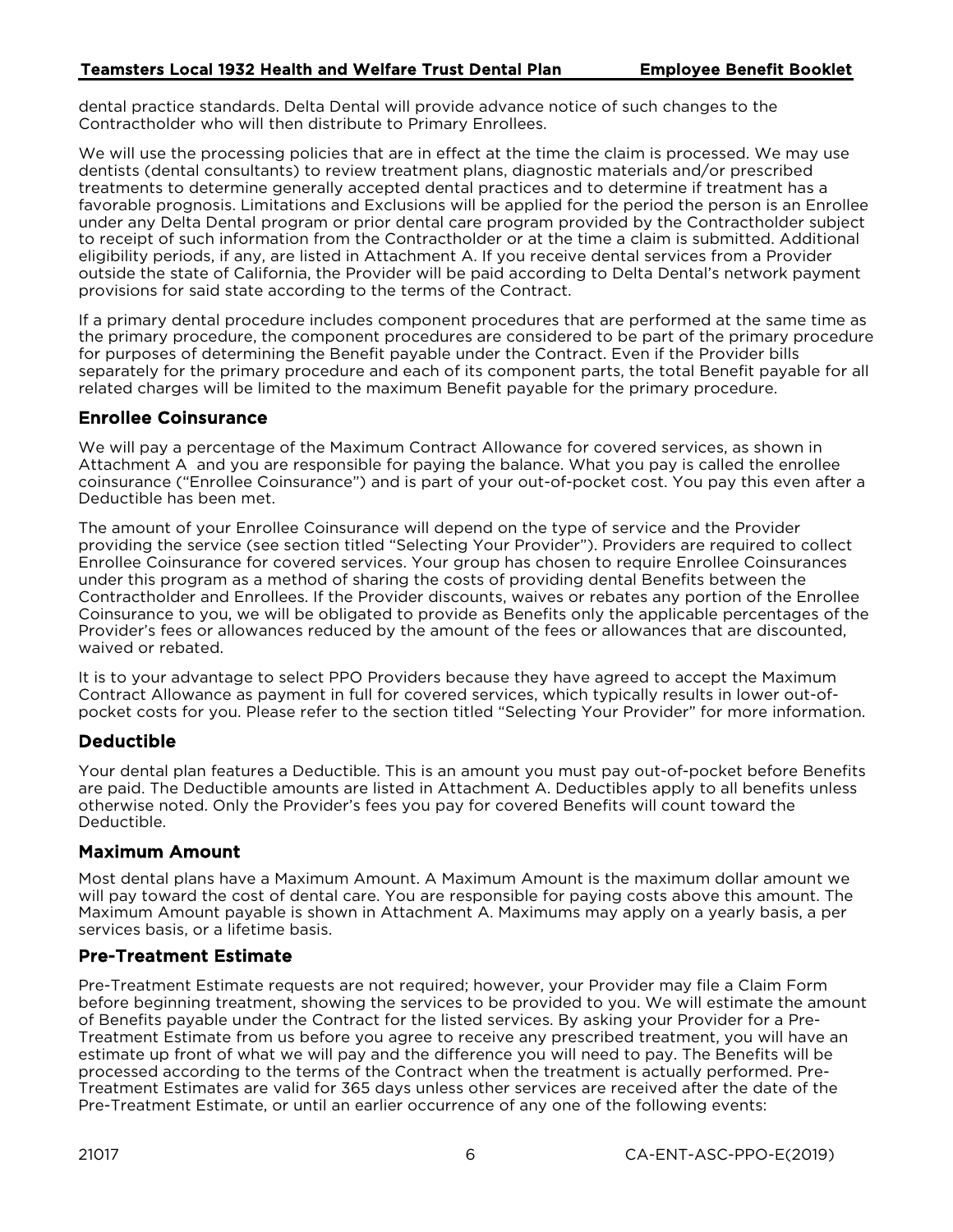- the date the Contract terminates;
- the date Benefits under the Contract are amended if the services in the Pre-Treatment Estimate are part of the amendment;
- the date your coverage ends; or
- the date the Provider's agreement with Delta Dental ends.

A Pre-Treatment Estimate does not guarantee payment. It is an estimate of the amount we will pay if you are enrolled and meet all the requirements of the program at the time the treatment you have planned is completed and may not take into account any Deductibles, so please remember to figure in your Deductible if necessary.

## Coordination of Benefits

We coordinate the Benefits under the Contract with your benefits under any other group or pre-paid plan designed to fully integrate with other policies. If this plan is the "primary" plan, we will not reduce Benefits, but if this plan is the "secondary" plan, we determine Benefits after those of the primary plan and will pay the lesser of the amount that we would pay in the absence of any other dental benefit coverage or the Enrollee's total out-of-pocket cost under the primary plan for Benefits covered under the Contract.

- How do we determine which plan is the "primary" program?
	- (1) The plan covering you as an employee is primary over a plan covering you as a dependent.
	- (2) The plan covering you as an employee is primary over a plan which covers the insured person as a dependent; except that: if the insured person is also a Medicare beneficiary, and as a result of the rule established by Title XVIII of the Social Security Act and implementing regulations, Medicare is:
		- a) secondary to the plan covering the insured person as a dependent and
		- b) primary to the plan covering the insured person as other than a dependent (e.g. a retired employee), then the benefits of the plan covering the insured person as a dependent are determined before those of the plan covering that insured person as other than a dependent.
	- (3) Except as stated below, when this plan and another plan cover the same child as a dependent of different persons, called parents:
		- a) The benefits of the plan of the parent whose birthday falls earlier in a year are determined before those of the plan of the parent whose birthday falls later in that year, but
		- b) If both parents have the same birthday, the benefits of the plan which covered one parent longer are determined before those of the plan which covered the other parent for a shorter period of time.
		- c) However, if the other plan does not have the birthday rule described above, but instead has a rule based on the gender of the parent, and if, as a result, the plans do not agree on the order of benefits, the rule in the other plan will determine the order of benefits.
	- (4) In the case of a dependent child of legally separated or divorced parents, the plan covering the Enrollee as a dependent of the parent with legal custody, or as a dependent of the custodial parent's Spouse (i.e. step-parent) will be primary over the plan covering the Enrollee as a dependent of the parent without legal custody. If there is a court decree which would otherwise establish financial responsibility for the health care expenses with respect to the child, the benefits of a plan which covers the child as a dependent of the parent with such financial responsibility will be determined before the benefits of any other policy which covers the child as a dependent child.
	- (5) If the specific terms of a court decree state that the parents will share joint custody, without stating that one of the parents is responsible for the health care expenses of the child, the plans covering the child will follow the order of benefit determination rules outlined in (3) a) through (3) c).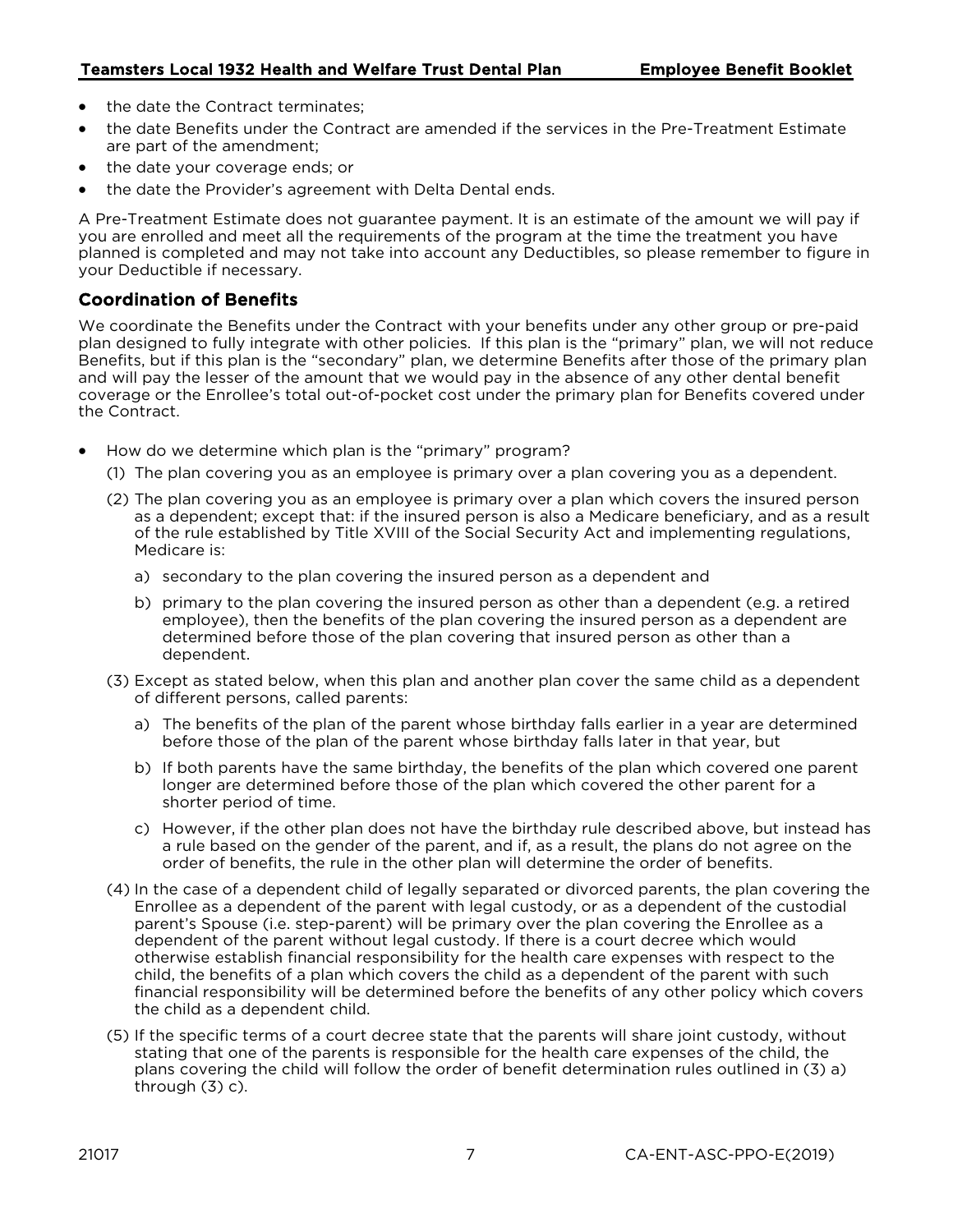- (6) The Benefits of a plan which covers an insured person as an employee who is neither laid off nor retired are determined before those of a plan which covers that insured person as a laid off or retired employee. The same would hold true if an insured person is a dependent of a person covered as a retiree and an employee. If the other plan does not have this rule, and if, as a result, the plans do not agree on the order of benefits, this rule is ignored.
- (7) If an insured person whose coverage is provided under a right of continuation pursuant to federal or state law also is covered under another plan, the following will be the order of benefit determination:
	- a) First, the Benefits of a plan covering the insured person as an employee or Primary Enrollee (or as that insured person's dependent);
	- b) Second, the Benefits under the continuation coverage.

If the other plan does not have the rule described above, and if, as a result, the plans do not agree on the order of benefits, this rule is ignored.

- (8) If none of the above rules determine the order of benefits, the benefits of the plan which covered you longer are determined before those of the plan which covered you for the shorter term.
- (9) When determination cannot be made in accordance with the above, the benefits of a plan that is a medical plan covering dental as a benefit shall be primary to a dental-only plan.

# <span id="page-9-0"></span>SELECTING YOUR PROVIDER

#### *Free Choice of Provider*

You may see any Provider for your covered treatment whether the Provider is a PPO Provider, Premier Provider or a Non-Delta Dental Provider. This plan is a PPO plan and the greatest benefits – including out-of-pocket savings – occur when you choose a PPO Provider. To take full advantage of your Benefits, we highly recommend you verify a Provider's participation status within a Delta Dental network with your dental office before each appointment. Review this section for an explanation of Delta Dental payment procedures to understand the method of payments applicable to your Provider selection and how that may impact your out-of-pocket costs.

#### *Locating a PPO Provider*

You may access information through our website at [deltadentalins.com.](http://www.deltadentalins.com/) You may also call our Customer Service Center and one of our representatives will assist you. We can provide you with information regarding a Provider's network participation, specialty and office location.

#### *Choosing a PPO Provider*

A PPO Provider potentially allows the greatest reduction in Enrollees' out-of-pocket expenses since this select group of Providers will provide dental Benefits at a charge that has been contractually agreed upon. Payment for covered services performed by a PPO Provider is based on the Maximum Contract Allowance.

#### *Choosing a Premier Provider*

A Premier Provider is a Delta Dental Provider who has not agreed to the features of the PPO plan. Payment for covered services performed by a Premier Provider is based on the Maximum Contract Allowance. The amount charged by a Premier Provider may be above that accepted by PPO Providers but no more than the Delta Dental Premier Contracted Fee.

#### *Choosing a Non-Delta Dental Provider*

If a Provider is a Non-Delta Dental Provider, the amount charged to Enrollees may be above that accepted by PPO or Premier Providers, and Enrollees will be responsible for balance billed amounts. Payment for covered services performed by a Non-Delta Dental Provider is based on the Maximum Contract Allowance, and the Enrollee may be balance billed up to the Provider's Submitted Fee. Additional Obligations of PPO and Premier Providers

The PPO Provider or Premier Provider must accept assignment of Benefits, meaning these Providers will be paid directly by Delta Dental after satisfaction of the Deductible and Enrollee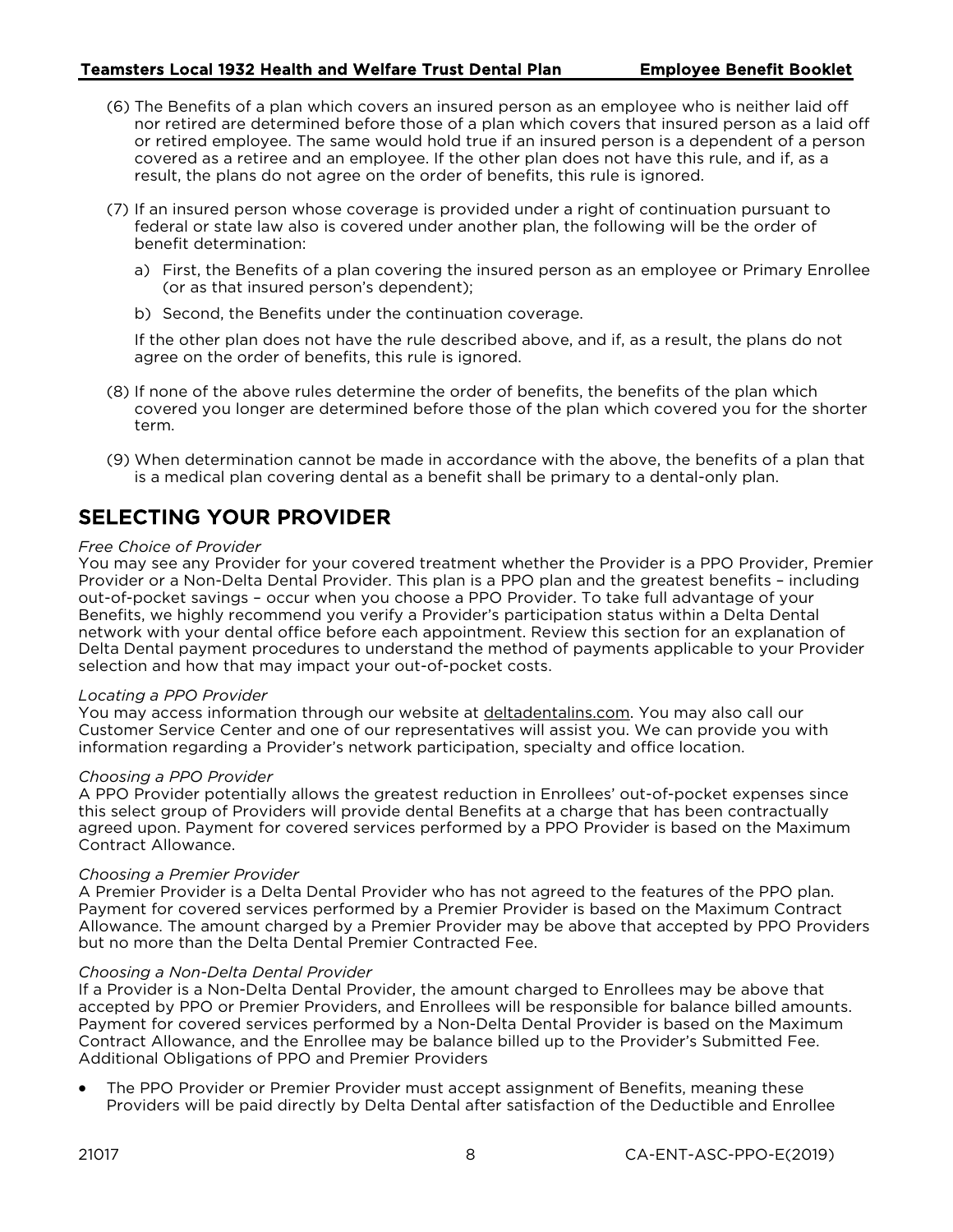Coinsurance. The Enrollee does not have to pay all the dental charges while at the dental office and then submit the claim for reimbursement.

- The PPO Provider or Premier Provider will complete the dental Claim Form and submit it to Delta Dental for reimbursement.
- PPO and Premier Providers accept contracted fees as payment in full for covered services and will not balance bill if there is a difference between Submitted Fees and contracted fees.

## How to Submit a Claim

Claims for Benefits must be filed on a standard Claim Form that is available in most dental offices. PPO and Premier Providers will fill out and submit your claims paperwork for you. Some Non-Delta Dental Providers may also provide this service upon your request. If you receive services from a Non-Delta Dental Provider who does not provide this service, you can submit your own claim directly to us. Please refer to the section titled "Notice of Claim Form" for more information.

Your dental office should be able to assist you in filling out the Claim Form. Fill out the Claim Form completely and send it to:

> DELTA DENTAL OF CALIFORNIA P.O. Box 997330 Sacramento, CA 95899-7339

### Payment Guidelines

We do not pay PPO or Premier Providers any incentive as an inducement to deny, reduce, limit or delay any appropriate service.

If you or your Provider files a claim for services more than 12 months after the date you received the services, payment may be denied. If the services were received from a Non-Delta Dental Provider, you are still responsible for the full cost. If the payment is denied because your PPO Provider failed to submit the claim on time, you may not be responsible for that payment. However, if you did not tell your PPO Provider that you were covered under a Delta Dental Policy at the time you received the service, you may be responsible for the cost of that service.

If you have any questions about any dental charges, processing policies and/or how your claim is paid, please contact us.

## Provider Relationships

Enrollees and Delta Dental agree to permit and encourage the professional relationship between Provider and Enrollee to be maintained without interference. Any PPO, Premier or Non-Delta Dental Provider, including any Provider or employee associated with or employed by them, who provides dental services to an Enrollee does so as an independent contractor and shall be solely responsible for dental advice and for performance of dental services, or lack thereof, to the Enrollee.

# CLAIMS APPEAL

We will notify you and your Provider if Benefits are denied for services submitted on a Claim Form, in whole or in part, stating the reason(s) for denial. You have at least 180 days after receiving a notice of denial to request an appeal or grievance by writing to us giving reasons why you believe the denial was wrong. You and your Provider may also ask Delta Dental to examine any additional information provided that may support the appeal or grievance.

Send your appeal or grievance to us at the address shown below:

DELTA DENTAL OF CALIFORNIA P.O. Box 997330 Sacramento, CA 95899-7339

We will send you a written acknowledgment within 5 days upon receipt of the appeal or grievance. We will make a full and fair review and may ask for more documents during this review if needed. The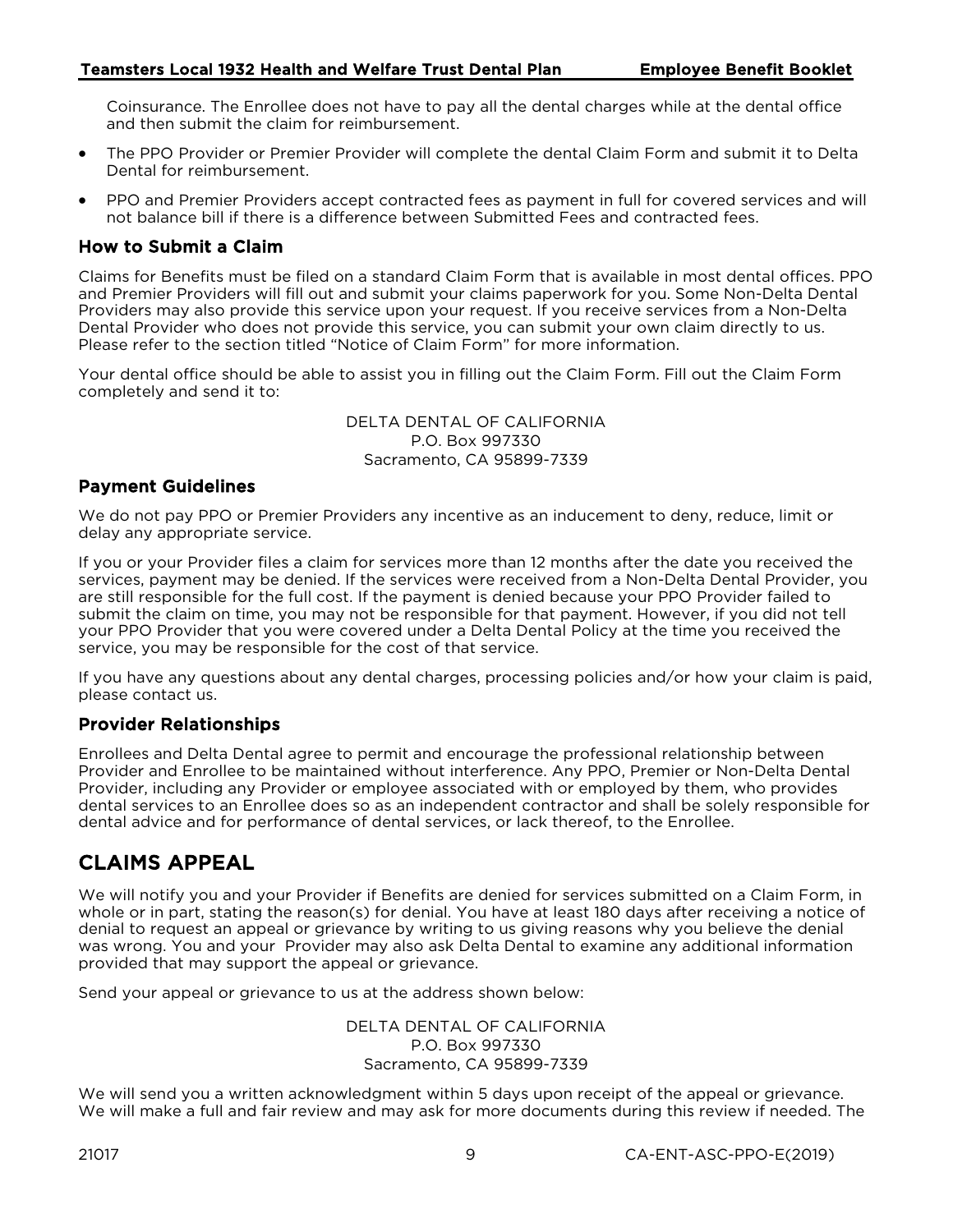review will take into account all comments, documents, records or other information, regardless of whether such information was submitted or considered initially. If the review is of a denial based in whole or in part on lack of dental necessity, experimental treatment or clinical judgment in applying the terms of the Contract, we shall consult with a dentist who has appropriate training and experience. The review will be conducted for us by a person who is neither the individual who made the claim denial that is subject to the review, nor the subordinate of such individual. We will send the Enrollee a decision within 30 days after receipt of the Enrollee's appeal or grievance.

<span id="page-11-0"></span>If the Enrollee believes he/she needs further review of their appeal or grievance, he/she may contact his/her state regulatory agency if applicable. If the group health plan is subject to the Employee Retirement Income Security Act of 1974 (ERISA), the Enrollee may contact the U.S. Department of Labor, Employee Benefits Security Administration (EBSA) for further review of the claim or if the Enrollee has questions about the rights under ERISA. The Enrollee may also bring a civil action under section 502(a) of ERISA. The address of the U.S. Department of Labor is: U.S. Department of Labor, Employee Benefits Security Administration (EBSA), 200 Constitution Avenue, N.W. Washington, D.C. 20210.

# GENERAL PROVISIONS

### Non-Discrimination

Delta Dental complies with applicable Federal civil rights laws and does not discriminate on the basis of race, color, national origin, age, disability, or sex. Delta Dental does not exclude people or treat them differently because of race, color, national origin, age, disability, or sex. Delta Dental:

- Provides free aids and services to people with disabilities to communicate effectively with us, such as:
	- o Qualified sign language interpreters<br>
	o Written information in other formats
	- Written information in other formats (large print, audio, accessible electronic formats, other formats)
- Provides free language services to people whose primary language is not English, such as:
	- Qualified interpreters
	- Information written in other languages

If you need these services, contact Delta Dental's Customer Service Center at 800-471-0287.

If you believe that Delta Dental has failed to provide these services or discriminated in another way on the basis of race, color, national origin, age, disability, or sex, you can file a grievance electronically online, over the phone with a Customer Service representative, or by mail.

> Delta Dental P.O. Box 997330 Sacramento, CA 95899-7330 Telephone Number: 800-471-0287 Website Address: deltadentalins.com

You can also file a civil rights complaint with the U.S. Department of Health and Human Services, Office for Civil Rights, electronically through the Office for Civil Rights Complaint Portal, available at https://ocrportal.hhs.gov/ocr/portal/lobby.jsf, or by mail or phone at:

> U.S. Department of Health and Human Services 200 Independence Avenue, SW Room 509F, HHH Building Washington, D.C. 20201 1-800-368-1019, 800-537-7697 (TDD)

Complaint forms are available at http://www.hhs.gov/ocr/office/file/index.html.

#### Clinical Examination

Before approving a claim, we will be entitled to receive, to such extent as may be lawful, from any attending or examining Provider, or from hospitals in which a Provider's care is provided, such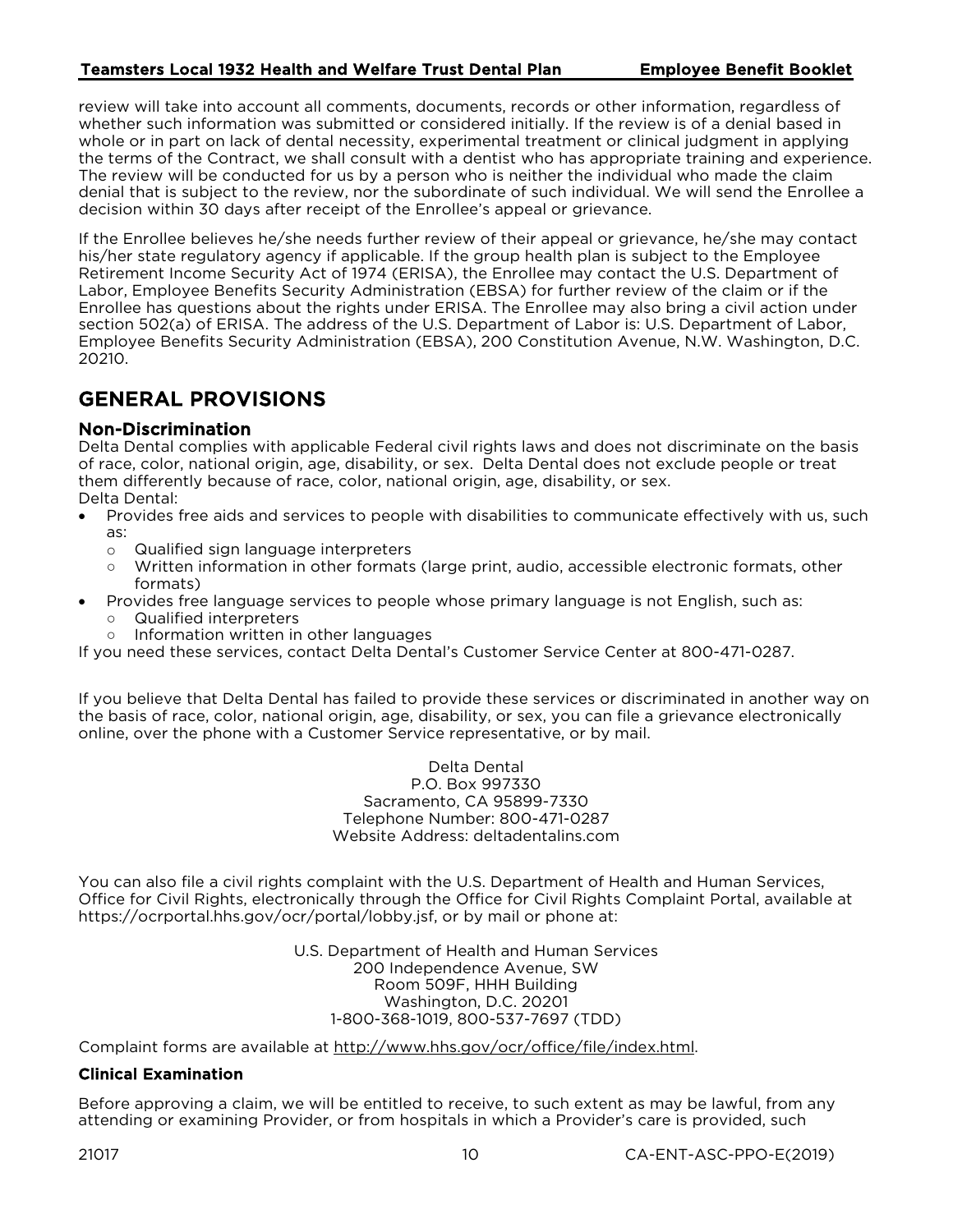information and records relating to attendance to or examination of, or treatment provided to, you as may be required to administer the claim, or have you be examined by a dental consultant retained by us at our expense, in or near your community or residence. We will in every case hold such information and records confidential.

## Notice of Claim Form

We will give you or your Provider, on request, a Claim Form to make claim for Benefits. To make a claim, the form should be completed and signed by the Provider who performed the services and by the patient (or the parent or guardian if the patient is a minor) and submitted to us at the address above.

If the form is not furnished by us within 15 days after requested by you or your Provider, the requirements for proof of loss set forth in the next paragraph will be deemed to have been complied with upon the submission to us, within the time established in said paragraph for filing proofs of loss, of written proof covering the occurrence, the character and the extent of the loss for which claim is made. You or your Provider may download a Claim Form from our website.

# Written Notice of Claim/Proof of Loss

We must be given written proof of loss within 12 months after the date of the loss. If it is not reasonably possible to give written proof in the time required, the claim will not be reduced or denied solely for this reason, provided proof is filed as soon as reasonably possible. In any event, proof of loss must be given no later than one year from such time (unless the claimant was legally incapacitated).

All written proof of loss must be given to us within 12 months of the termination of the Contract.

## Time of Payment

Claims payable under the Contract for any loss other than loss for which the Contract provides any periodic payment will be processed no later than 30 days after written proof of loss is received. We will notify you and your Provider of any additional information needed to process the claim within this 30 day period.

# To Whom Benefits Are Paid

It is not required that the service be provided by a specific dentist. Payment for services provided by a PPO or Premier Provider will be made directly to the dentist. Any other payments provided by the Contract will be made to you. All Benefits not paid to the Provider will be payable to you, the Primary Enrollee, or Dependent Enrollee, or to your estate, or to an alternate recipient as directed by court order, except that if the person is a minor or otherwise not competent to give a valid release, Benefits may be payable to his or her parent, guardian or other person actually supporting him or her.

## Misstatements on Application: Effect

In the absence of fraud or intentional misrepresentation of material fact in applying for or procuring coverage under the Contract, all statements made by you or the Contractholder will be deemed representations and not warranties. No such statement will be used in defense to a claim under the Contract, unless it is contained in a written application.

Any misrepresentation, omission, concealment of fact or incorrect statement which is material to the acceptance of risk may prevent recovery if, had the true facts been known to us, we would not in good faith have issued the contract at the same coverage rate. If any misstatement would materially affect the rates, we reserve the right to adjust the coverage rate to reflect your actual circumstances at enrollment.

# Legal Actions

No action at law or in equity will be brought to recover on the Contract prior to expiration of 60 days after proof of loss has been filed in accordance with requirements of the Contract, nor will an action be brought at all unless brought within three (3) years from expiration of the time within which proof of loss is required by the Contract.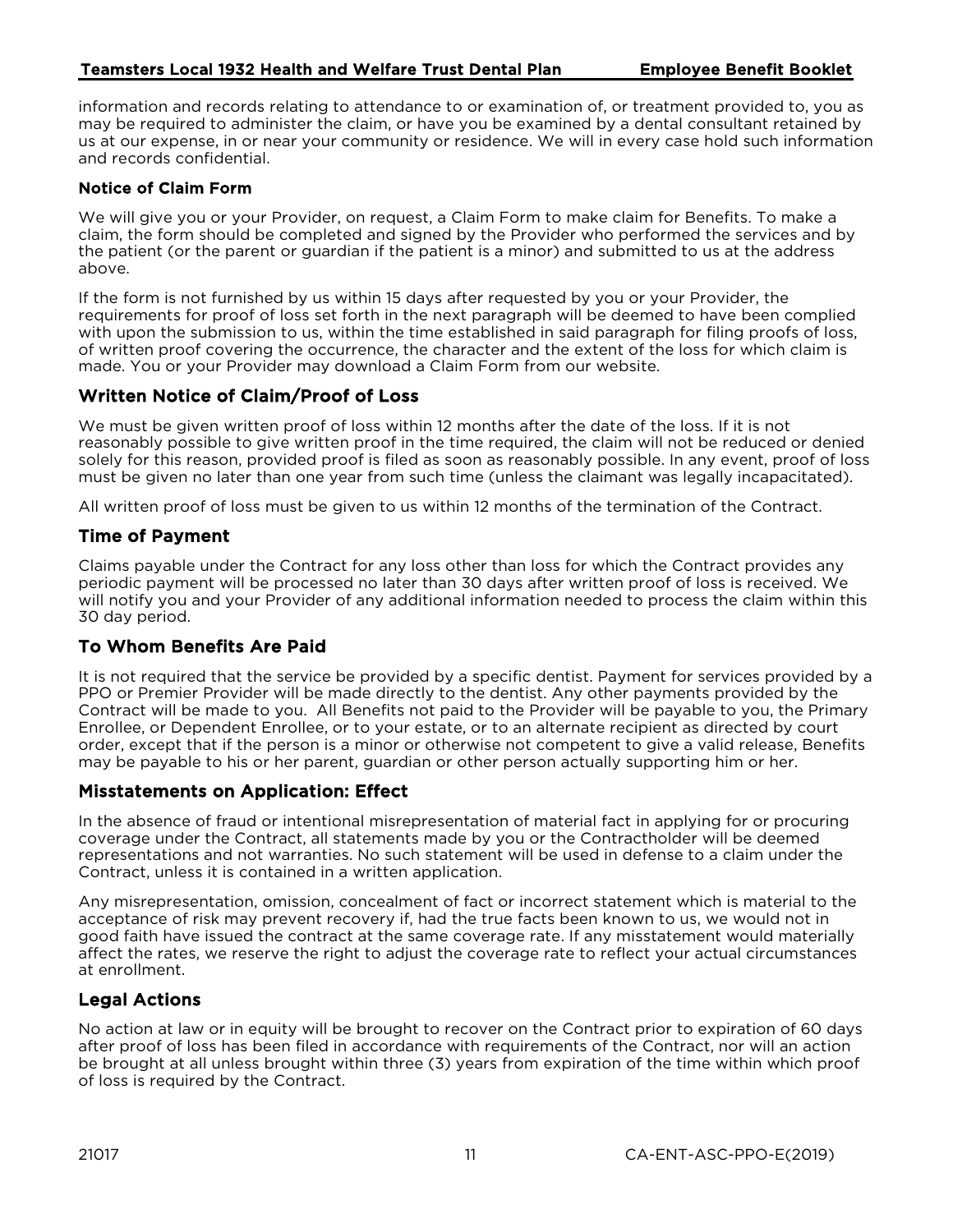# Attachment A Deductibles, Maximums and Contract Benefit Levels

| <b>Deductibles &amp; Maximums</b>             |                                        |  |  |  |  |
|-----------------------------------------------|----------------------------------------|--|--|--|--|
| <b>Annual Deductible</b>                      | \$0                                    |  |  |  |  |
| <b>Annual Maximum</b>                         | \$1,700 per Enrollee per Calendar Year |  |  |  |  |
| Annual Maximum waived for                     | Diagnostic & Preventive Services       |  |  |  |  |
| <b>Lifetime Orthodontic</b><br><b>Maximum</b> | \$1,700 per Enrollee                   |  |  |  |  |

| <b>Contract Benefit Levels</b>                                                                                     |                                         |                                                                |  |  |  |  |
|--------------------------------------------------------------------------------------------------------------------|-----------------------------------------|----------------------------------------------------------------|--|--|--|--|
| <b>Dental Service Category</b>                                                                                     | Delta Dental PPO Providers <sup>t</sup> | <b>Delta Dental Premier and</b><br>Non-Delta Dental Providers' |  |  |  |  |
| Delta Dental will pay or otherwise discharge the Contract Benefit Level shown below for the<br>following services: |                                         |                                                                |  |  |  |  |
| <b>Diagnostic and Preventive</b><br><b>Services</b>                                                                | $100\%$                                 | 100%                                                           |  |  |  |  |
| <b>Basic Services - Class II</b>                                                                                   | 100%                                    | 90%                                                            |  |  |  |  |
| <b>Basic Services - Class VI</b>                                                                                   | 90%                                     | 90%                                                            |  |  |  |  |
| <b>Major Services</b>                                                                                              | 75%                                     | 70%                                                            |  |  |  |  |
| <b>Orthodontic Services</b>                                                                                        | 50%                                     | 50%                                                            |  |  |  |  |

† Reimbursement is based on PPO Contracted Fees for PPO Providers, Premier Contracted Fees for Premier Providers and Program Allowance for Non-Delta Dental Providers.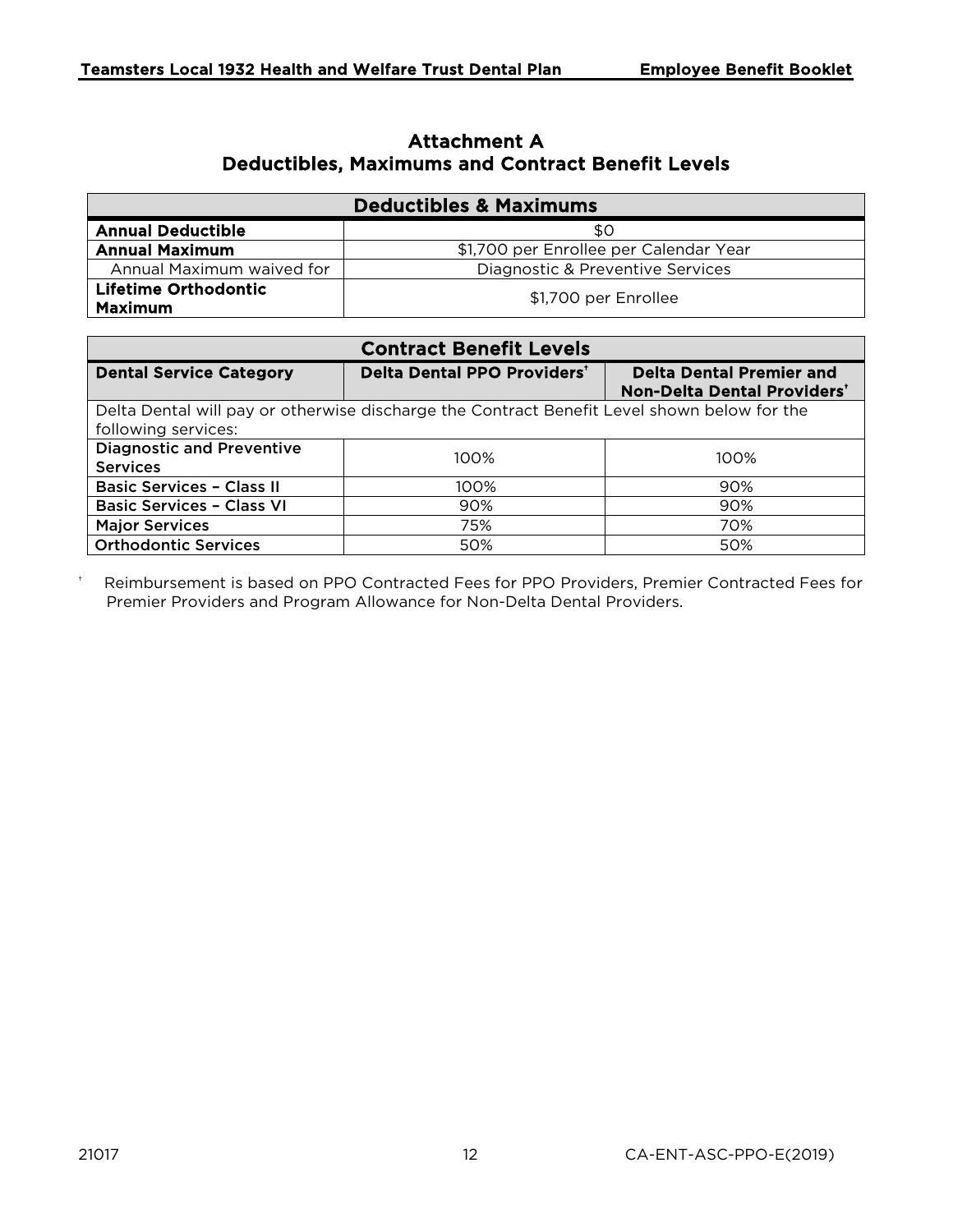# Attachment B Services, Limitations and Exclusions

#### Description of Dental Services

Delta Dental will pay or otherwise discharge the Contract Benefit Level shown in Attachment A for the following services:

#### • Diagnostic and Preventive Services

- (1) Diagnostic: procedures to aid the Provider in determining required dental treatment.
- (2) Preventive: cleaning (periodontal cleaning in the presence of inflamed gums is considered to be a Basic Benefit for payment purposes), topical application of fluoride solutions, space maintainers.
- (3) Palliative: emergency treatment to relieve pain.
- (4) Specialist Consultations: opinion or advice requested by a general dentist.

#### • Basic Services – Class II

- (1) Oral Surgery: extractions and other surgical procedures (including preand post-operative care).
- (2) Endodontics: treatment of diseases and injuries of the tooth pulp.
- (3) Restorative: amalgam and resin-based composite restorations (fillings) and prefabricated crowns for treatment of carious lesions (visible destruction of hard tooth structure resulting from the process of decay).
- (4) Denture Repairs: repair to partial or complete dentures, including rebase procedures, relining and adjustments.
- (5) Crowns and Inlays/Onlays: repair of crowns and inlays/onlays.
- (6) Occlusal adjustment: occlusal adjustment

## • Basic Services – Class VI

- (1) Sealants: topically applied acrylic, plastic or composite materials used to seal developmental grooves and pits in permanent molars for the purpose of preventing decay.
- (2) Periodontics: treatment of gums and bones supporting teeth.
- (3) General Anesthesia or IV Sedation: when administered by a Provider for covered Oral Surgery or selected endodontic and periodontal surgical procedures.
- **Major Services**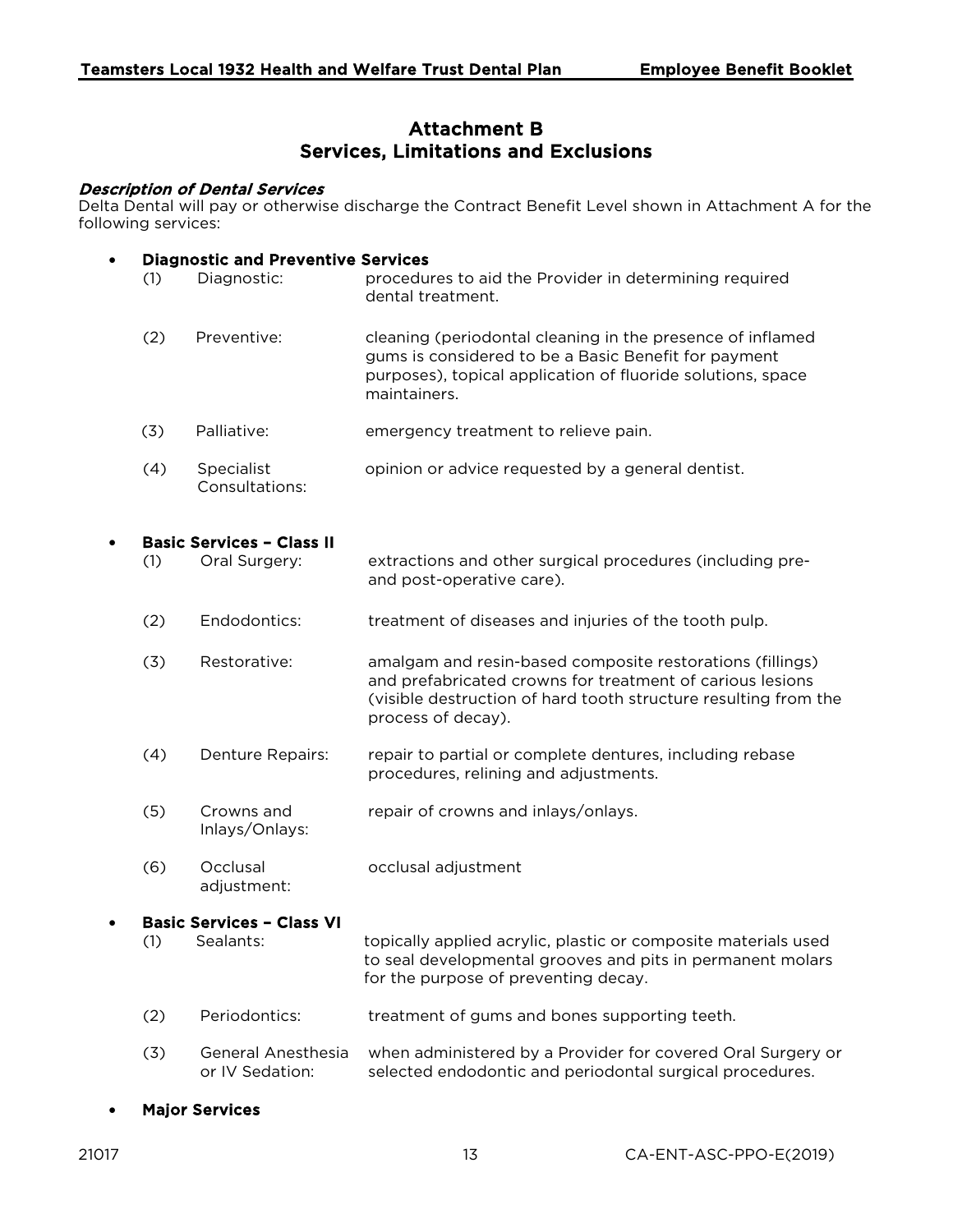(1) Crowns and Inlays/Onlays: treatment of carious lesions (visible decay of the hard tooth structure) when teeth cannot be restored with amalgam or resin-based composites. (2) Prosthodontics: procedures for construction of fixed bridges, partial or complete dentures and the repair or recementation of fixed

> bridges; implant surgical placement and removal; and for implant supported prosthetics, including implant repair and

(3) Occlusal guards: occlusal guards for bruxism (grinding of teeth at night).

recementation.

#### • Orthodontic Services

Procedures performed by a Provider using appliances to treat malocclusion of teeth and/or jaws which significantly interferes with their function.

#### • Note on additional Benefits during pregnancy

When an Enrollee is pregnant, Delta Dental will pay for additional services to help improve the oral health of the Enrollee during the pregnancy. The additional services each Calendar Year while the Enrollee is covered under the Contract include one (1) additional oral exam and either one (1) additional routine cleaning; one (1) additional periodontal scaling and root planing per quadrant; or one (1) additional periodontal maintenance procedure. Written confirmation of the pregnancy must be provided by the Enrollee or her Provider when the claim is submitted.

#### Limitations

(1) Services that are more expensive than the form of treatment customarily provided under accepted dental practice standards are called "Optional Services." Optional Services also include the use of specialized techniques instead of standard procedures.

Examples of Optional Services:

- a) a crown where a filling would restore the tooth;
- b) an inlay/onlay instead of an amalgam restoration;
- c) porcelain, resin or similar materials for crowns placed on a maxillary second or third molar, or on any mandibular molar (an allowance will be made for a porcelain fused to high noble metal crown); or
- d) an overdenture instead of denture.

If an Enrollee receives Optional Services, an alternate Benefit will be allowed, which means Delta Dental will base Benefits on the lower cost of the customary service or standard practice instead of on the higher cost of the Optional Service. The Enrollee will be responsible for the difference between the higher cost of the Optional Service and the lower cost of the customary service or standard procedure.

- (2) Exam and cleaning limitations
	- a) Oral evaluations are limited to four per Calendar Year. Comprehensive evaluations are limited to once per Provider.
	- b) Delta Dental will pay for cleanings no more than two (2) times in a Calendar Year.
	- c) A full mouth debridement is allowed once in a lifetime and counts toward the cleaning frequency in the year provided.
	- d) Note that periodontal cleanings, Procedure Codes that include periodontal cleanings and full mouth debridement are covered as a Basic Benefit, and routine cleanings are covered as a Diagnostic and Preventive Benefit. See note on additional Benefits during pregnancy.
	- e) Caries risk assessments are allowed once in 36 months for Enrollees age three (3) to 19.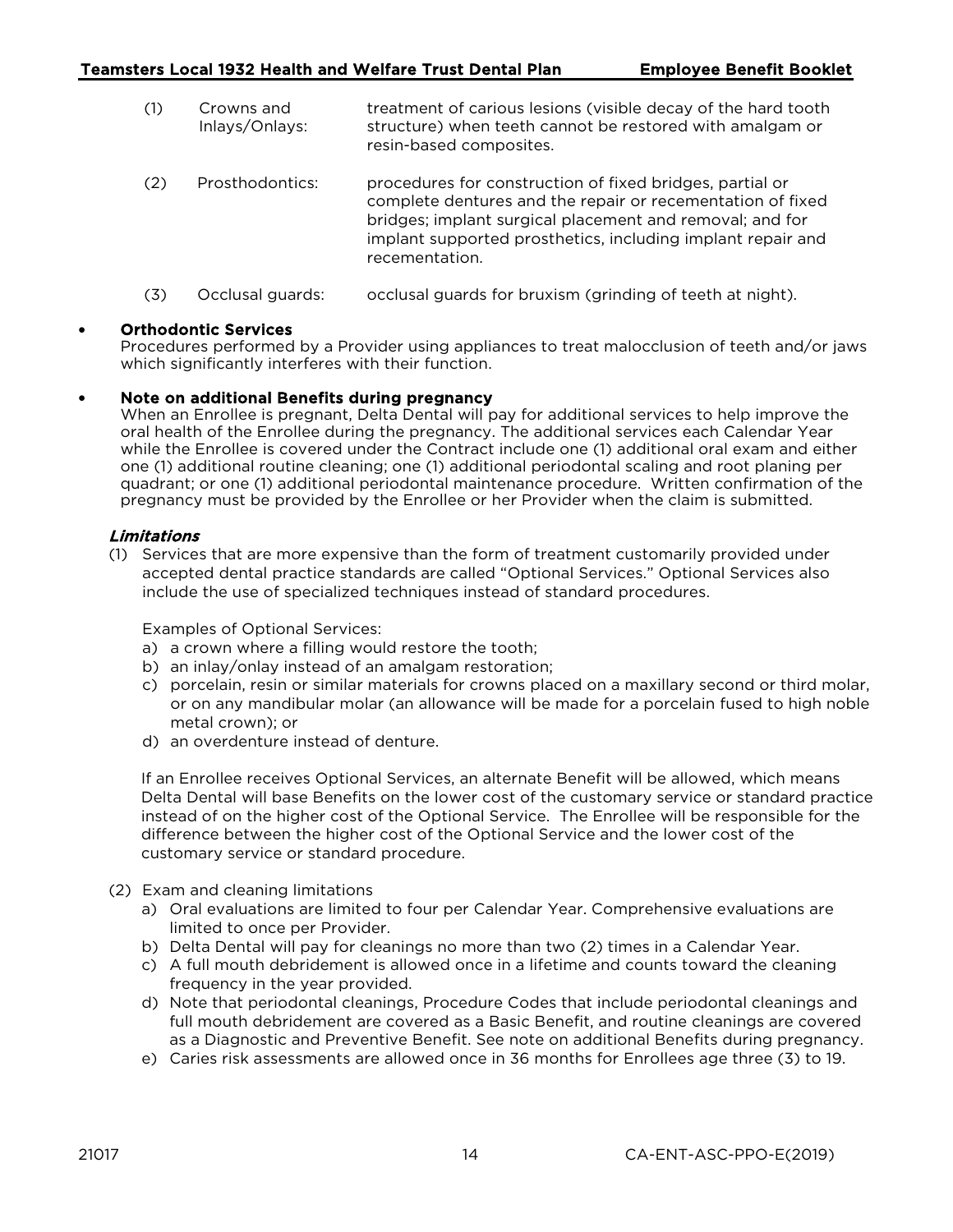- (3) X-ray limitations:
	- a) Delta Dental will limit the total reimbursable amount to the Provider's Accepted Fee for a complete intraoral series when the fees for any combination of intraoral x-rays in a single treatment series meet or exceed the Accepted Fee for a complete intraoral series.
	- b) When a panoramic film is submitted with supplemental film(s), Delta Dental will limit the total reimbursable amount to the Provider's Accepted Fee for a complete intraoral series.
	- c) If a panoramic film is taken in conjunction with an intraoral complete series, Delta Dental considers the panoramic film to be included in the complete series.
	- d) A complete intraoral series is limited to once every five (5) calendar years. A panoramic film is limited to once every three (3) calendar years.
	- e) Bitewing x-rays are limited to two (2) times in a Calendar Year. Bitewings of any type are disallowed within 12 months of a full mouth series unless warranted by special circumstances.
- (4) Topical application of fluoride solutions is limited to Enrollees to age 19 and no more than twice in a Calendar Year.
- (5) Space maintainer limitations:
	- a) Space maintainers are limited to the initial appliance and are a Benefit for an Enrollee to age 19.
	- b) Recementation of space maintainer is limited to once per lifetime.
	- c) The removal of a fixed space maintainer is considered to be included in the fee for the space maintainer; however, an exception is made if the removal is performed by a different Provider/Provider's office.
- (6) Pulp vitality tests are allowed once per day when definitive treatment is not performed.
- (7) Cephalometric x-rays, oral/facial photographic images and diagnostic casts are covered in conjunction with Orthodontic Services only when Orthodontic Services are a covered benefit. If Orthodontic Services are covered, see Limitations as age limits may apply. However, 3D xrays are not a covered benefit.
- (8) Application of Sealants as a Benefit is limited to dependents up to age 14 through the completion of the procedure or the date eligibility terminates, whichever occurs first. Treatment with Sealants as a covered service is limited to application to posterior teeth. Applications to deciduous teeth or teeth with caries are not covered services. Sealants will be replaced only after two (2) calendar years have elapsed following any prior provision of such materials.
- (9) Specialist Consultations, screenings of patients, and assessments of patients count toward the oral exam frequency.
- (10) Delta Dental will not cover prefabricated crowns within 24 months of treatment if the service is provided by the same Provider/Provider office.
- (11) Protective restorations (sedative fillings) are allowed once per tooth per lifetime when definitive treatment is not performed on the same date of service.
- (12) Prefabricated crowns are allowed on baby (deciduous) teeth and permanent teeth.
- (13) Therapeutic pulpotomy is limited to once per lifetime for baby (deciduous) teeth only and is considered palliative treatment for permanent teeth.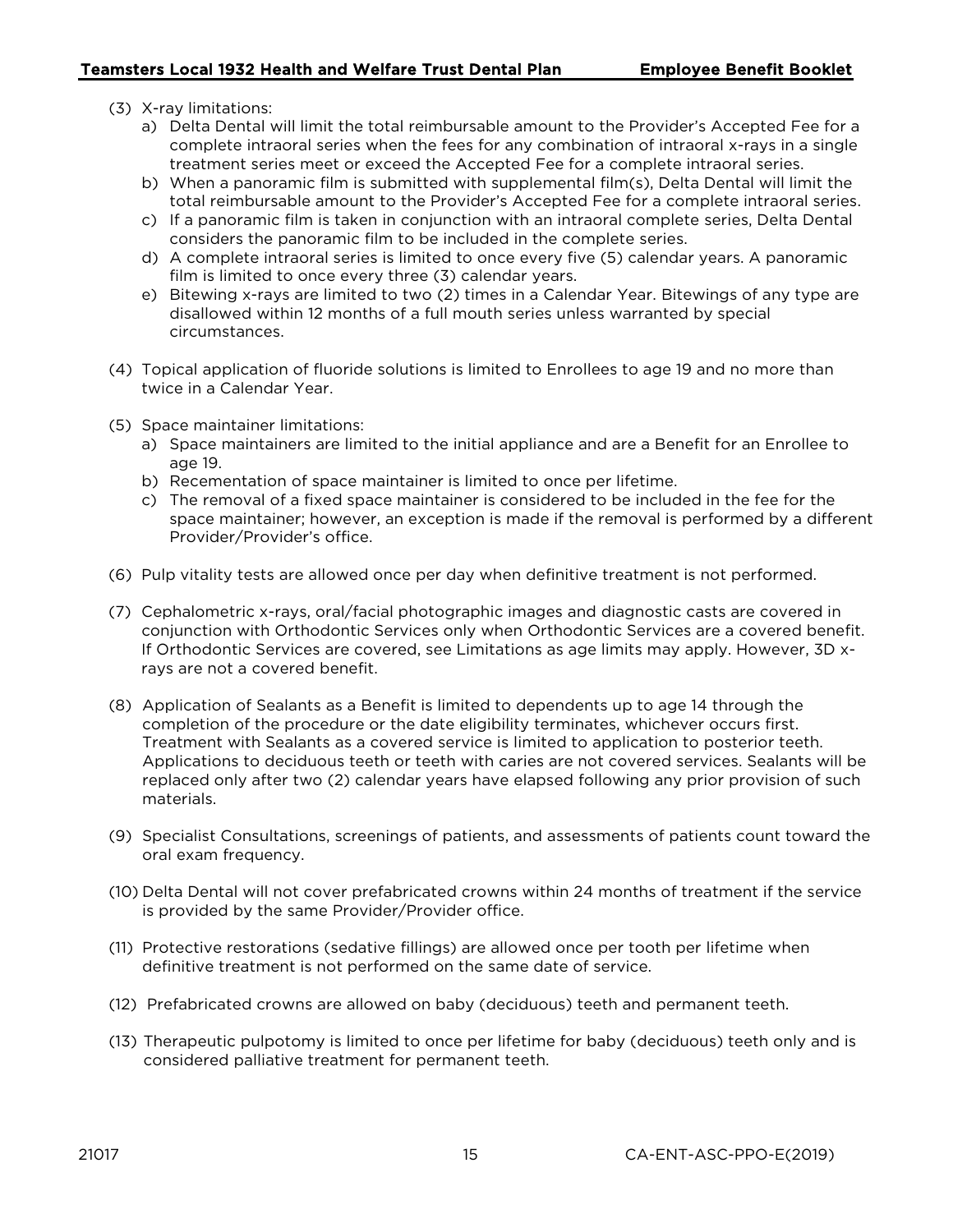- (14) Root canal therapy and pulpal therapy (resorbable filling) are limited to once in a lifetime. Retreatment of root canal therapy by the same Provider/Provider office within 24 months is considered part of the original procedure.
- (15) Apexification is only benefited on permanent teeth with incomplete root canal development or for the repair of a perforation. Apexification visits have a lifetime limit per tooth of one (1) initial visit, four (4) interim visits and one (1) final visit to age 19.
- (16) Retreatment of apical surgery by the same Provider/Provider office within 24 months is considered part of the original procedure.
- (17) Palliative treatment is covered per visit, not per tooth, and the fee includes all treatment provided other than required x-rays or select Diagnostic procedures and is based on professional evaluation.
- (18) Periodontal limitations:
	- a) Benefits for periodontal scaling and root planing in the same quadrant are limited to once in every 24-month period. See note on additional Benefits during pregnancy.
	- b) Delta Dental will pay for periodontal prophylaxes (cleanings) no more than four (4) times in a Calendar Year.
	- c) Periodontal services, including bone replacement grafts, guided tissue regeneration, graft procedures and biological materials to aid in soft and osseous tissue regeneration are only covered for the treatment of natural teeth and are not covered when submitted in conjunction with extractions, periradicular surgery, ridge augmentation or implants.
	- d) Periodontal surgery is subject to a 30 day wait following periodontal scaling and root planing in the same quadrant.
	- e) Cleanings (regular and periodontal) and full mouth debridement are subject to a 30 day wait following periodontal scaling and root planing if performed by the same Provider office.
- (19) Oral Surgery services are covered once in a lifetime except removal of cysts and lesions and incision and drainage procedures, which are covered once in the same day.
- (20)The following Oral Surgery procedure is limited to age 19 (or orthodontic limiting age): transseptal fiberotomy/supra crestal fiberotomy, by report.
- (21) The following Oral Surgery procedures are limited to age 19 (or orthodontic limiting age) provided Orthodontic Services are covered: surgical access of an unerupted tooth, placement of device to facilitate eruption of impacted tooth, and surgical repositioning of teeth.
- (22)Crowns and Inlays/Onlays are limited to Enrollees and are covered not more often than once in any 60 month period except when Delta Dental determines the existing Crown or Inlay/Onlay is not satisfactory and cannot be made satisfactory because the tooth involved has experienced extensive loss or changes to tooth structure or supporting tissues.
- (23)Core buildup, including any pins, is covered not more than once in any 60 month period.
- (24) Post and core services are covered not more than once in any 60 month year period.
- (25)Crown repairs are covered not more than twice in any 60 month period.
- (26)Denture Repairs are covered based on professional review.
- (27)Prosthodontic appliances implants and/or implant supported prosthetics that were provided under any Delta Dental program will be replaced only after five (5) calendar years have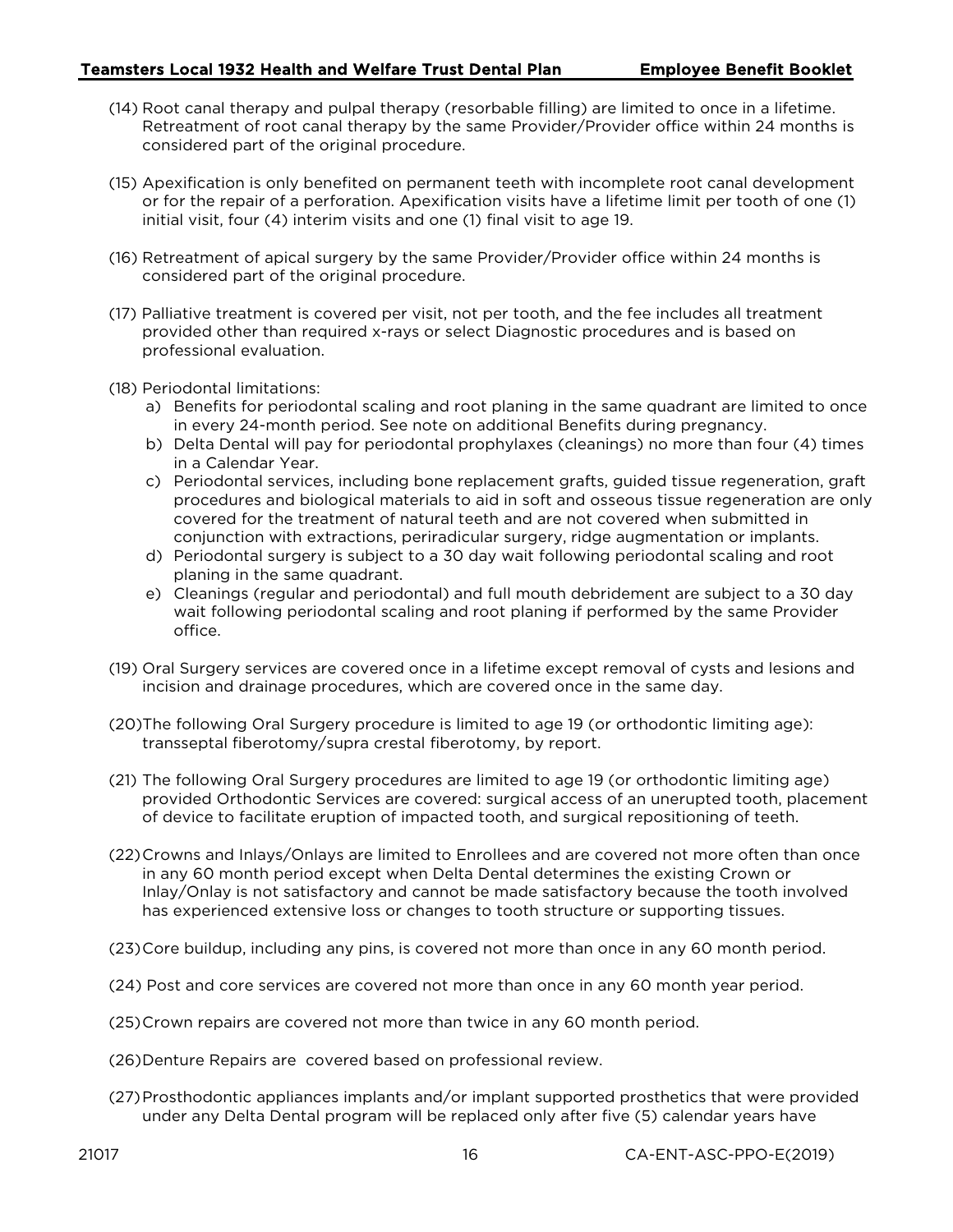passed, except when Delta Dental determines that there is such extensive loss of remaining teeth or change in supporting tissue that the existing fixed bridge or denture cannot be made satisfactory. Replacement of a prosthodontic appliance and/or implant supported prosthesis not provided under a Delta Dental program will be made if Delta Dental determines it is unsatisfactory and cannot be made satisfactory. Diagnostic and treatment facilitating aids for implants are considered a part of, and included in, the fees for the definitive treatment. Delta Dental's payment for implant removal is limited to one (1) for each implant during the Enrollee's lifetime whether provided under Delta Dental or any other dental care plan.

- (28)When a posterior fixed bridge and a removable partial denture are placed in the same arch in the same treatment episode, only the partial denture will be a Benefit.
- (29)Recementation of Crowns, Inlays/Onlays is included in the fee for the Crown, Inlay/Onlay when performed by the same Provider/Provider office within six (6) months of the initial placement. After six (6) months, payment will be limited to one (1) recementation in a lifetime by the same Provider/Provider office. Bridge repair and recementation is not allowed within the first six (6) month period of service when performed by the same Provider/Provider office. After the six (6) month period bridge repair and rementation is unlimited.
- (30)Delta Dental limits payment for dentures to a standard partial or complete denture (Enrollee Coinsurances apply). A standard denture means a removable appliance to replace missing natural, permanent teeth that is made from acceptable materials by conventional means and includes routine post delivery care including any relines for the first six (6) months after placement.
	- a) Denture rebase is limited to one (1) per arch in a 24-month period and includes any relining and adjustments for six (6) months following placement.
	- b) Denture relines include adjustments for six (6) months following installation. After the initial six (6) months of a reline, adjustments are limited to two (2) per arch in a Calendar Year and relining is limited to one (1) per arch in a six (6) month period. Dentures, removable partial dentures adjustment within the first six (6) months after placement is included in the fee for the original treatment. Adjustments after the first six months are unlimited.
	- c) Tissue conditioning is limited to two (2) per arch in a 12-month period. However, tissue conditioning is not allowed as a separate Benefit when performed on the same day as a denture, reline or rebase service.
	- d) Recementation of fixed partial dentures is covered and based on professional determination.
- (31) Limitations on Orthodontic Services
	- a) The maximum amount payable for each Enrollee is shown in Attachment A.
	- b) Benefits for Orthodontic Services will be provided in periodic payments based on the Enrollee's continuing eligibility.
	- c) Benefits are not paid to repair or replace any orthodontic appliance received under this plan.
	- d) Benefits are not paid for orthodontic retreatment procedures.
	- e) Intraoral removable or fixed appliance therapy is limited to once per lifetime.
- (32) Occlusal adjustment is a covered benefit if provided at least six (6) months after the placement of the occlusal guard unless service is provided by a different Provider/Provider office.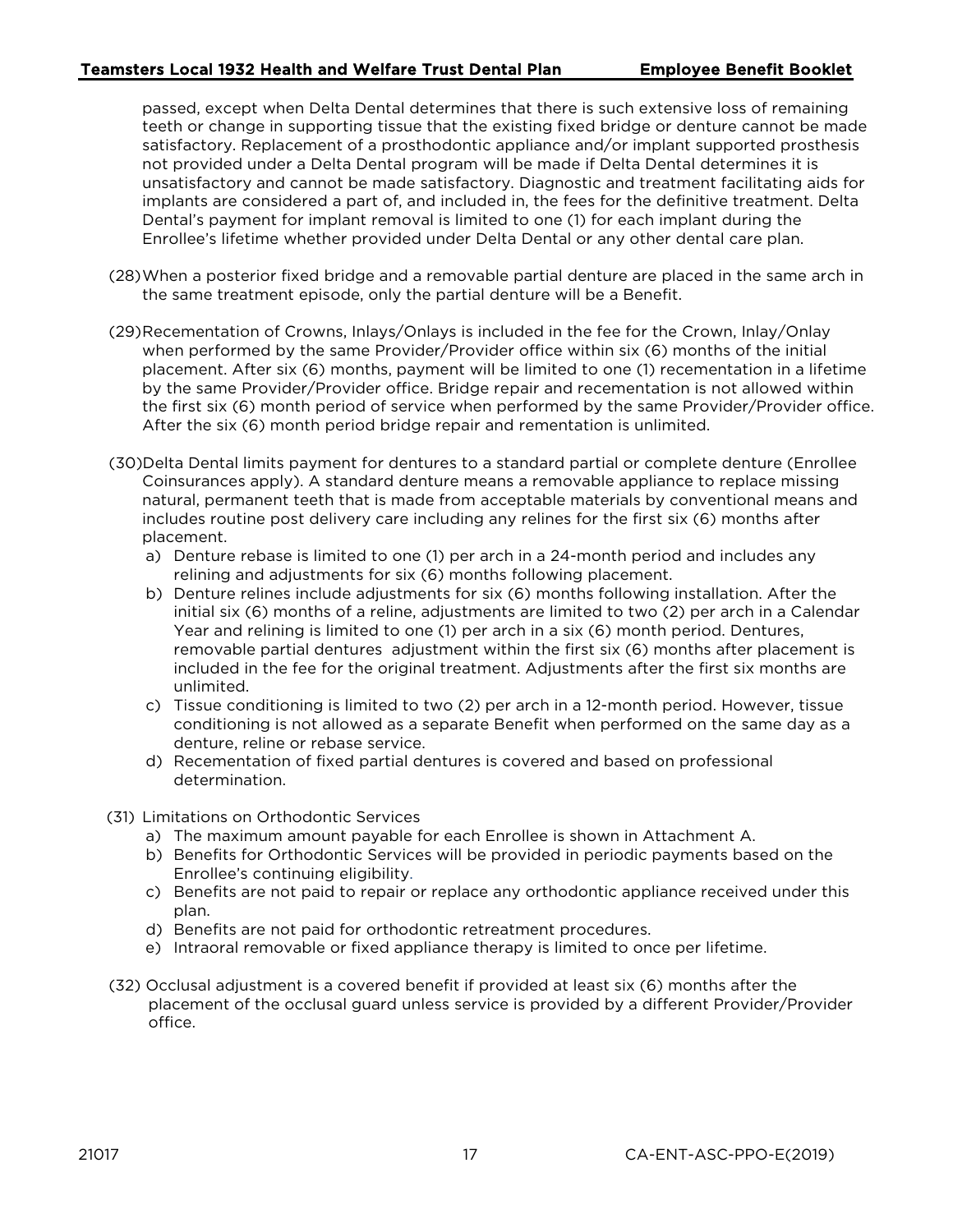## Exclusions

#### Delta Dental does not pay Benefits for:

- treatment of injuries or illness covered by workers' compensation or employers' liability laws; services received without cost from any federal, state or local agency, unless this exclusion is prohibited by law , except as provided in Section 1373(a) of the California Health and Safety Code.
- (2) cosmetic surgery or procedures for purely cosmetic reasons.
- (3) maxillofacial prosthetics.
- (4) provisional and/or temporary restorations (except an interim removable partial denture to replace extracted anterior permanent teeth during the healing period for children 16 years of age or under). Provisional and/or temporary restorations are not separately payable procedures and are included in the fee for completed service.
- (5) services for congenital (hereditary) or developmental (following birth) malformations, including but not limited to cleft palate, upper and lower jaw malformations, enamel hypoplasia (lack of development), fluorosis (a type of discoloration of the teeth) and anodontia (congenitally missing teeth), except those services provided to newborn children for medically diagnosed congenital defects or birth abnormalities.
- (6) treatment to stabilize teeth, treatment to restore tooth structure lost from wear, erosion, or abrasion or treatment to rebuild or maintain chewing surfaces due to teeth out of alignment or occlusion. Examples include but are not limited to: equilibration, periodontal splinting and abfraction.
- (7) any Single Procedure provided prior to the date the Enrollee became eligible for services under this plan.
- (8) prescribed drugs, medication, pain killers, antimicrobial agents, or experimental/investigational procedures.
- (9) charges for anesthesia, other than General Anesthesia and IV Sedation administered by a Provider in connection with covered Oral Surgery or selected Endodontic and Periodontal surgical procedures. Local anesthesia and regional/or trigeminal bloc anesthesia are not separately payable procedures.
- (10) extraoral grafts (grafting of tissues from outside the mouth to oral tissues).
- (11) interim implants and endodontic endosseous implant.
- (12) indirectly fabricated resin-based Inlays/Onlays.
- (13) charges by any hospital or other surgical or treatment facility and any additional fees charged by the Provider for treatment in any such facility.
- (14) treatment by someone other than a Provider or a person who by law may work under a Provider's direct supervision.
- (15) charges incurred for oral hygiene instruction, a plaque control program, preventive control programs including home care times, dietary instruction, x-ray duplications, cancer screening, or tobacco counseling.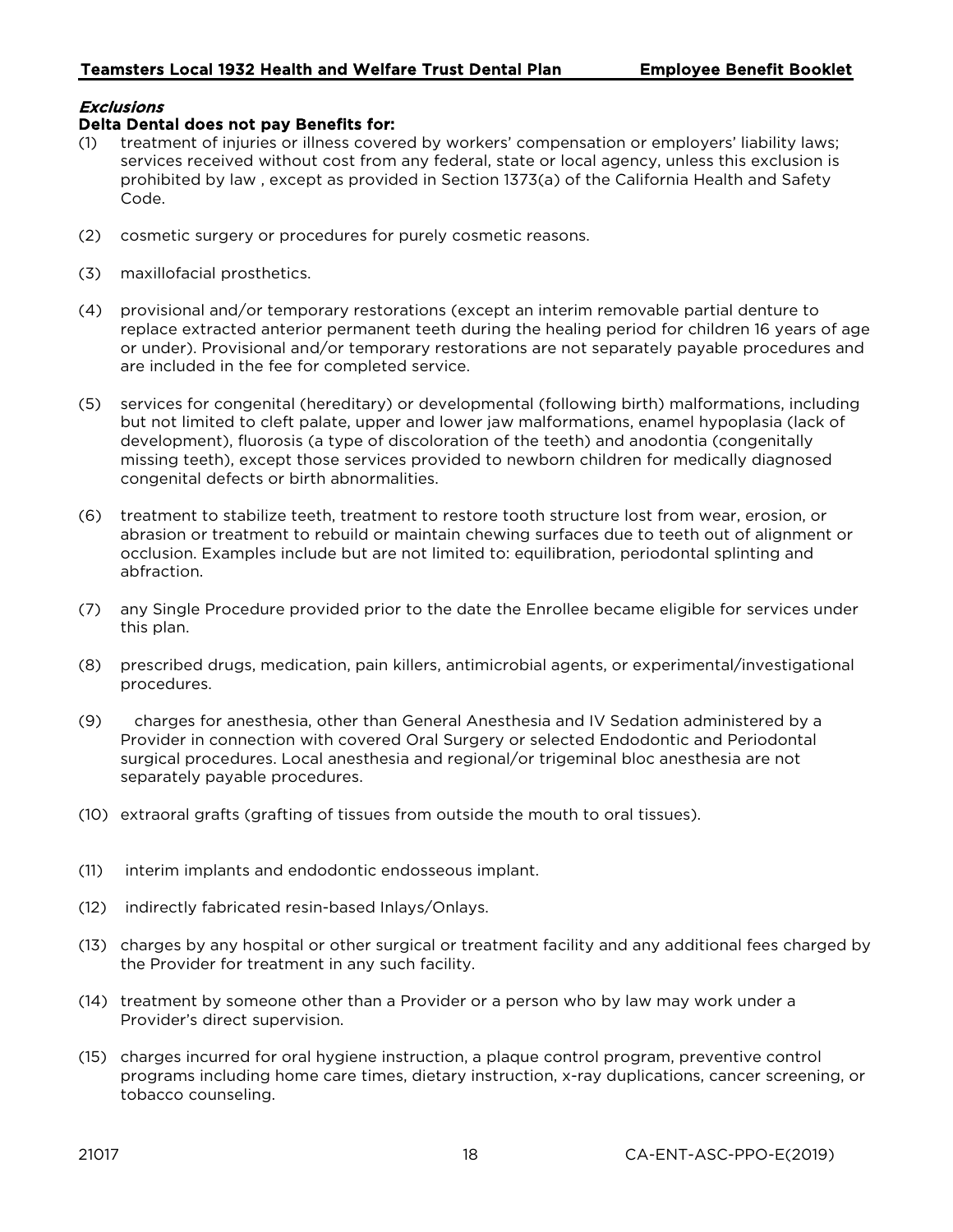- (16) dental practice administrative services including, but not limited to, preparation of claims, any non-treatment phase of dentistry such as provision of an antiseptic environment, sterilization of equipment or infection control, or any ancillary materials used during the routine course of providing treatment such as cotton swabs, gauze, bibs, masks or relaxation techniques such as music.
- (17) procedures having a questionable prognosis based on a dental consultant's professional review of the submitted documentation.
- (18) any tax imposed (or incurred) by a government, state or other entity, in connection with any fees charged for Benefits provided under the Contract, will be the responsibility of the Enrollee and not a covered Benefit.
- (19) Deductibles, amounts over plan maximums and/or any service not covered under the dental plan.
- (20) services covered under the dental plan but exceed Benefit limitations or are not in accordance with processing policies in effect at the time the claim is processed.
- (21) services for Orthodontic treatment (treatment of malocclusion of teeth and/or jaws) except as provided under the Orthodontic Services section, if applicable.
- (22) services for any disturbance of the Temporomandibular (jaw) Joints (TMJ) or associated musculature, nerves and other tissues) except as provided under the TMJ Benefit section, if applicable.
- (23) Missed and/or cancelled appointments.
- (24) actions taken to schedule and assure compliance with patient appointments are inclusive with office operations and are not a separately payable service.
- (25) the fees for care coordination are considered inclusive in overall patient management and are not a separately payable service.
- (26) dental case management motivational interviewing and patient education to improve oral health literacy.
- (27) non-ionizing diagnostic procedure capable of quantifying, monitoring and recording changes in structure of enamel, dentin, and cementum.
- (28) extra-oral 2D projection radiographic image and extra-oral posterior dental radiographic image.